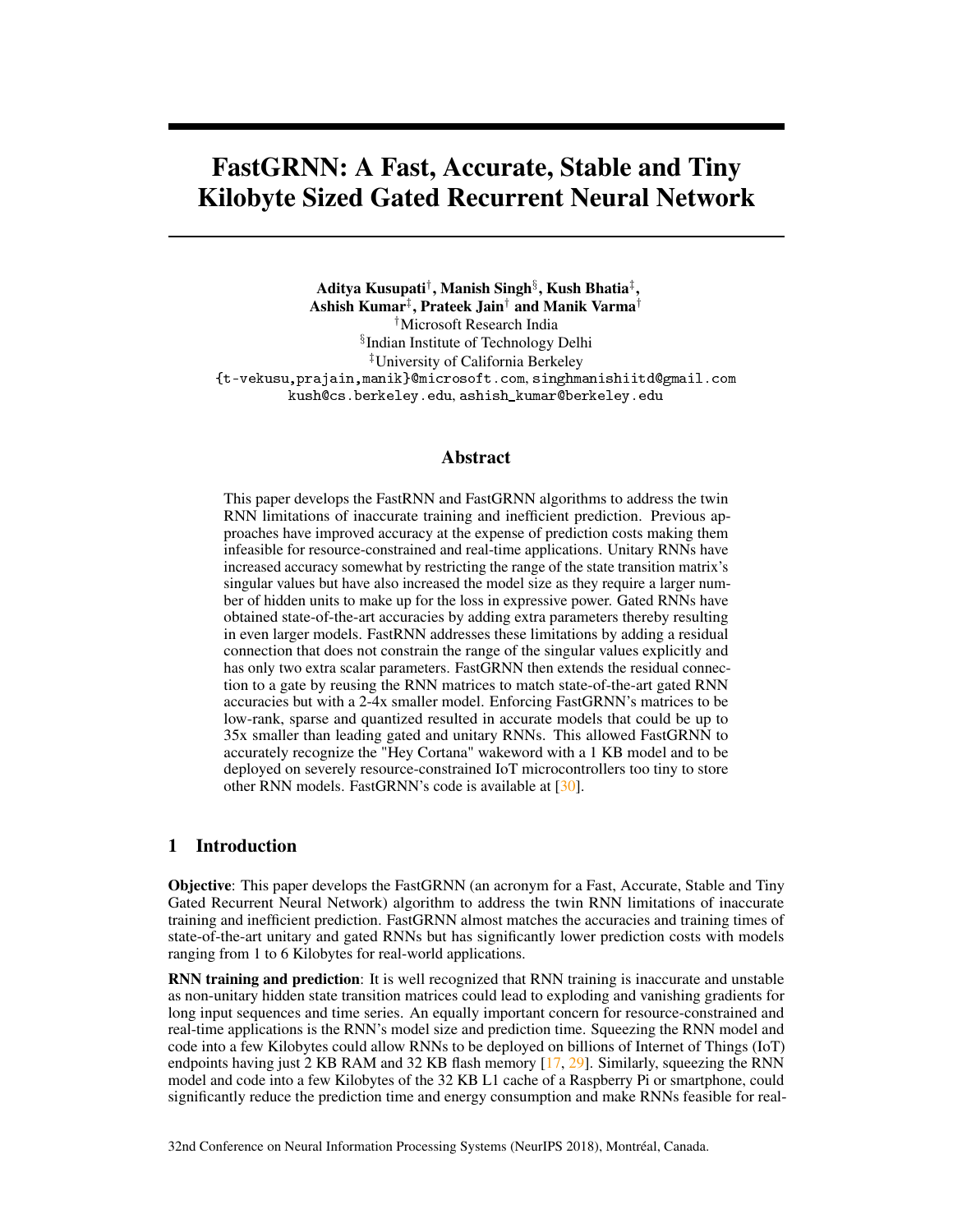time applications such as wake word detection  $[27, 11, 12, 42, 43]$  $[27, 11, 12, 42, 43]$  $[27, 11, 12, 42, 43]$  $[27, 11, 12, 42, 43]$  $[27, 11, 12, 42, 43]$  $[27, 11, 12, 42, 43]$  $[27, 11, 12, 42, 43]$  $[27, 11, 12, 42, 43]$  $[27, 11, 12, 42, 43]$ , predictive maintenance  $[46, 1]$  $[46, 1]$  $[46, 1]$ , human activity recognition [\[3,](#page-9-4) [2\]](#page-9-5), *etc*.

Unitary and gated RNNs: A number of techniques have been proposed to stabilize RNN training based on improved optimization algorithms  $[40, 26]$  $[40, 26]$  $[40, 26]$ , unitary RNNs  $[5, 24, 37, 47, 50, 54, 25]$  $[5, 24, 37, 47, 50, 54, 25]$  $[5, 24, 37, 47, 50, 54, 25]$  $[5, 24, 37, 47, 50, 54, 25]$  $[5, 24, 37, 47, 50, 54, 25]$  $[5, 24, 37, 47, 50, 54, 25]$  $[5, 24, 37, 47, 50, 54, 25]$  $[5, 24, 37, 47, 50, 54, 25]$  $[5, 24, 37, 47, 50, 54, 25]$  $[5, 24, 37, 47, 50, 54, 25]$  $[5, 24, 37, 47, 50, 54, 25]$  $[5, 24, 37, 47, 50, 54, 25]$  $[5, 24, 37, 47, 50, 54, 25]$  and gated RNNs [\[20,](#page-10-7) [13,](#page-9-7) [14\]](#page-9-8). While such approaches have increased the RNN prediction accuracy they have also significantly increased the model size. Unitary RNNs have avoided gradients exploding and vanishing by limiting the range of the singular values of the hidden state transition matrix. This has led to only limited gains in prediction accuracy as the optimal transition matrix might often not be close to unitary. Unitary RNNs have compensated by learning higher dimensional representations but, unfortunately, this has led to larger model sizes. Gated RNNs  $[20, 13, 14]$  $[20, 13, 14]$  $[20, 13, 14]$  $[20, 13, 14]$  $[20, 13, 14]$  have stabilized training by adding extra parameters leading to state-of-the-art prediction accuracies but with models that might sometimes be even larger than unitary RNNs.

FastRNN: This paper demonstrates that standard RNN training could be stabilized with the addition of a residual connection [\[19,](#page-10-8) [44,](#page-11-7) [22,](#page-10-9) [7\]](#page-9-9) having just 2 additional scalar parameters. Residual connections for RNNs have been proposed in  $[22]$  and further studied in  $[7]$ . This paper proposes the FastRNN architecture and establishes that a simple variant of  $[22, 7]$  $[22, 7]$  $[22, 7]$  with learnt weighted residual connections [\(2\)](#page-3-0) can lead to provably stable training and near state-of-the-art prediction accuracies with lower prediction costs than all unitary and gated RNNs. In particular, FastRNN's prediction accuracies could be: (a) up to 19% higher than a standard RNN; (b) could often surpass the accuracies of all unitary RNNs and (c) could be just shy of the accuracies of leading gated RNNs. FastRNN's empirical performance could be understood on the basis of theorems proving that for an input sequence with  $T$  steps and appropriate setting of residual connection weights: (a) FastRNN converges to a stationary point within  $O(1/\epsilon^2)$  SGD iterations (see Theorem [3.1\)](#page-4-0), independent of T, while the *same analysis* for a standard RNN reveals an upper bound of  $O(2^T)$  iterations and (b) FastRNN's generalization error bound is independent of T whereas the *same proof technique* reveals an exponential bound for standard RNNs.

FastGRNN: Inspired by this analysis, this paper develops the novel FastGRNN architecture by converting the residual connection to a gate while reusing the RNN matrices. This allowed FastGRNN to match, and sometimes exceed, state-of-the-art prediction accuracies of LSTM, GRU, UGRNN and other leading gated RNN techniques while having 2-4x fewer parameters. Enforcing FastGRNN's matrices to be low-rank, sparse and quantized led to a minor decrease in the prediction accuracy but resulted in models that could be up to 35x smaller and fit in 1-6 Kilobytes for many applications. For instance, using a 1 KB model, FastGRNN could match the prediction accuracies of all other RNNs at the task of recognizing the "Hey Cortana" wakeword. This allowed FastGRNN to be deployed on IoT endpoints, such as the Arduino Uno, which were too small to hold other RNN models. On slightly larger endpoints, such as the Arduino MKR1000 or Due, FastGRNN was found to be 18-42x faster at making predictions than other leading RNN methods.

Contributions: This paper makes two contributions. First, it rigorously studies the residual connection based FastRNN architecture which could often outperform unitary RNNs in terms of training time, prediction accuracy and prediction cost. Second, inspired by FastRNN, it develops the Fast-GRNN architecture which could almost match state-of-the-art accuracies and training times but with prediction costs that could be lower by an order of magnitude. FastRNN and FastGRNN's code can be downloaded from [\[30\]](#page-10-0).

## <span id="page-1-0"></span>2 Related Work

Residual connections: Residual connections have been studied extensively in CNNs [\[19,](#page-10-8) [44\]](#page-11-7) as well as RNNs  $[22, 7]$  $[22, 7]$  $[22, 7]$ . The Leaky Integration Unit architecture  $[22]$  proposed residual connections for RNNs but were unable to learn the state transition matrix due to the problem of exploding and vanishing gradients. They therefore sampled the state transition matrix from a hand-crafted distribution with spectral radius less than one. This limitation was addressed in [\[7\]](#page-9-9) where the state transition matrix was learnt but the residual connections were applied to only a few hidden units and with randomly sampled weights. Unfortunately, the distribution from which the weights were sampled could lead to an ill-conditioned optimization problem. In contrast, the FastRNN architecture leads to provably stable training with just two learnt weights connected to all the hidden units.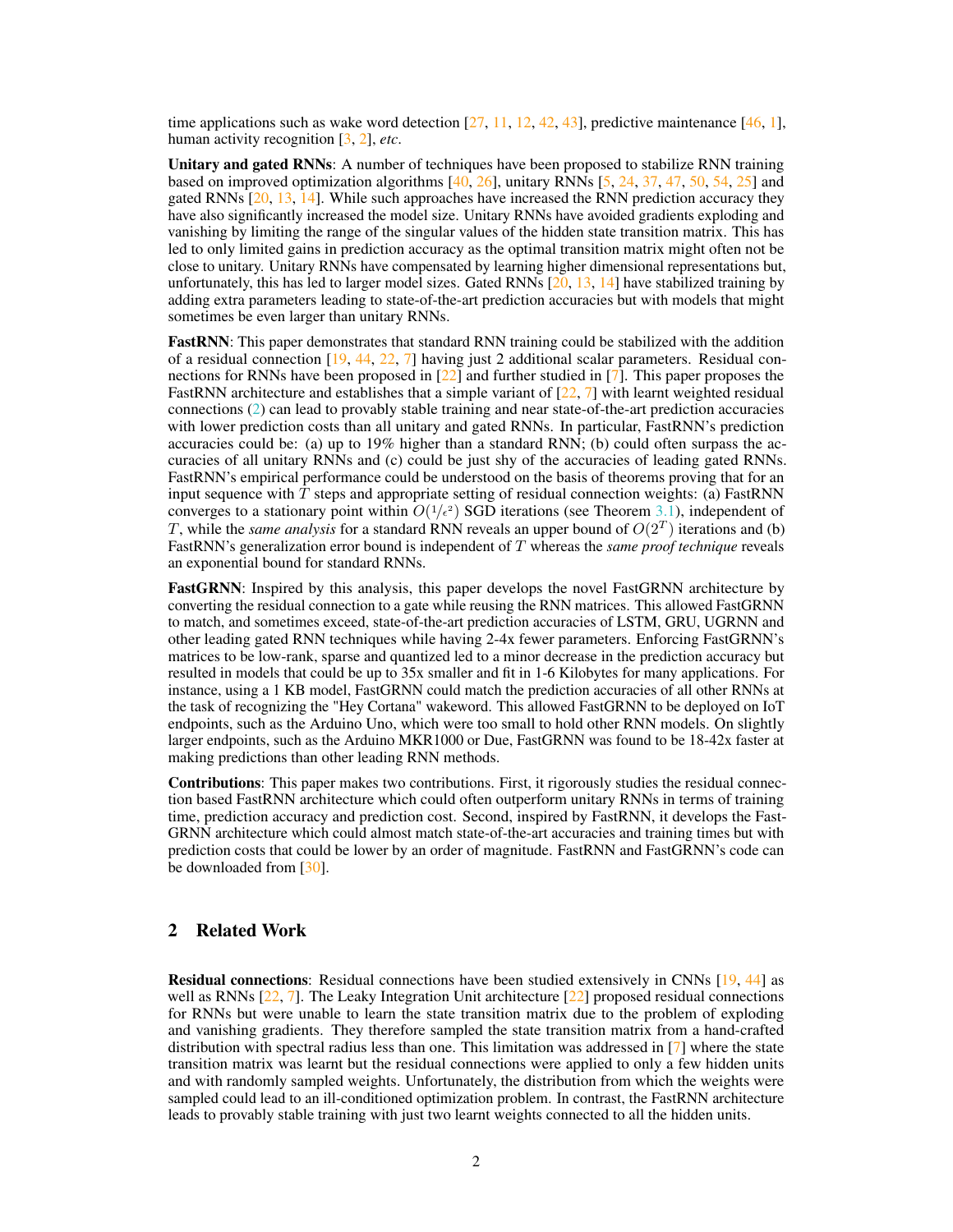

(a) FastRNN - Residual Connection



Figure 1: Block diagrams for FastRNN (a) and FastGRNN (b). FastGRNN uses shared matrices W, U to compute both the hidden state  $h_t$  as well as the gate  $z_t$ .

Unitary RNNs: Unitary RNNs  $[5, 50, 37, 24, 47, 25]$  $[5, 50, 37, 24, 47, 25]$  $[5, 50, 37, 24, 47, 25]$  $[5, 50, 37, 24, 47, 25]$  $[5, 50, 37, 24, 47, 25]$  $[5, 50, 37, 24, 47, 25]$  $[5, 50, 37, 24, 47, 25]$  $[5, 50, 37, 24, 47, 25]$  $[5, 50, 37, 24, 47, 25]$  $[5, 50, 37, 24, 47, 25]$  $[5, 50, 37, 24, 47, 25]$  stabilize RNN training by learning only wellconditioned state transition matrices. This limits their expressive power and prediction accuracy while increasing training time. For instance, SpectralRNN [\[54\]](#page-11-6) learns a transition matrix with singular values in  $1 \pm \epsilon$ . Unfortunately, the training algorithm converged only for small  $\epsilon$  thereby limiting accuracy on most datasets. Increasing the number of hidden units was found to increase accuracy somewhat but at the cost of increased training time, prediction time and model size.

**Gated RNNs:** Gated architectures  $[20, 13, 14, 23]$  $[20, 13, 14, 23]$  $[20, 13, 14, 23]$  $[20, 13, 14, 23]$  $[20, 13, 14, 23]$  $[20, 13, 14, 23]$  $[20, 13, 14, 23]$  achieve state-of-the-art classification accuracies by adding extra parameters but also increase model size and prediction time. This has resulted in a trend to reduce the number of gates and parameters with UGRNN [\[14\]](#page-9-8) simplifying GRU [\[13\]](#page-9-7) which in turn simplifies LSTM  $[20]$ . FastGRNN can be seen as a natural simplification of UGRNN where the RNN matrices are reused within the gate and are made low-rank, sparse and quantized so as to compress the model.

Efficient training and prediction: Efficient prediction algorithms have often been obtained by making sparsity and low-rank assumptions. Most unitary methods effectively utilize a low-rank representation of the state transition matrix to control prediction and training complexity [\[24,](#page-10-4) [54\]](#page-11-6). Sparsity, low-rank, and quantization were shown to be effective in RNNs [\[51,](#page-11-8) [39,](#page-10-11) [48\]](#page-11-9), CNNs [\[18\]](#page-10-12), trees [\[29\]](#page-10-1) and nearest neighbour classifiers [\[17\]](#page-9-0). FastGRNN builds on these ideas to utilize low-rank, sparse and quantized representations for learning kilobyte sized classifiers without compromising on classification accuracy. Other approaches to speed up RNN training and prediction are based on replacing sequential hidden state transitions by parallelizable convolutions [\[9\]](#page-9-10) or on learning skip connections [\[10\]](#page-9-11) so as to avoid evaluating all the hidden states. Such techniques are complementary to the ones proposed in this paper and can be used to further improve FastGRNN's performance.

## <span id="page-2-0"></span>3 FastRNN and FastGRNN

**Notation**: Throughout the paper, parameters of an RNN are denoted by matrices  $\mathbf{W} \in \mathbb{R}^{\hat{D} \times D}$ ,  $\mathbf{U} \in$  $\mathbb{R}^{\hat{D}\times\hat{D}}$  and bias vectors  $\mathbf{b}\in\mathbb{R}^{\hat{D}}$ , often using subscripts if multiple vectors are required to specify the architecture.  $\mathbf{a} \odot \mathbf{b}$  denotes the Hadamard product between  $\mathbf{a}$  and  $\mathbf{b}$ , i.e.,  $(\mathbf{a} \odot \mathbf{b})_i = \mathbf{a}_i, \mathbf{b}_i$ .  $\|\cdot\|_0$ denotes the number of non-zeros entries in a matrix or vector.  $\|\cdot\|_F$ ,  $\|\cdot\|_2$  denotes the Frobenius and spectral norm of a matrix, respectively. Unless specified,  $\|\cdot\|$  denotes  $\|\cdot\|_2$  of a matrix or vector.  $\mathbf{a}^{\top} \mathbf{b} = \sum_{i} a_i b_i$  denotes the inner product of a and b.

Standard RNN architecture [\[41\]](#page-11-10) is known to be *unstable* for training due to exploding or vanishing gradients and hence is shunned for more expensive gated architectures.

This paper studies the FastRNN architecture that is inspired by weighted residual connections [\[22,](#page-10-9) [19\]](#page-10-8), and shows that FastRNN can be significantly more stable and accurate than the standard RNN while preserving its prediction complexity. In particular, Section [3.1.1](#page-3-1) demonstrates parameter settings for FastRNN that guarantee well-conditioned gradients as well as faster convergence rate and smaller generalization error than the standard RNN. This paper further strengthens FastRNN to develop the FastGRNN architecture that is more accurate than unitary methods [\[5,](#page-9-6) [54\]](#page-11-6) and provides comparable accuracy to the state-of-the-art gated RNNs at 35x less computational cost (see Table [3\)](#page-7-0).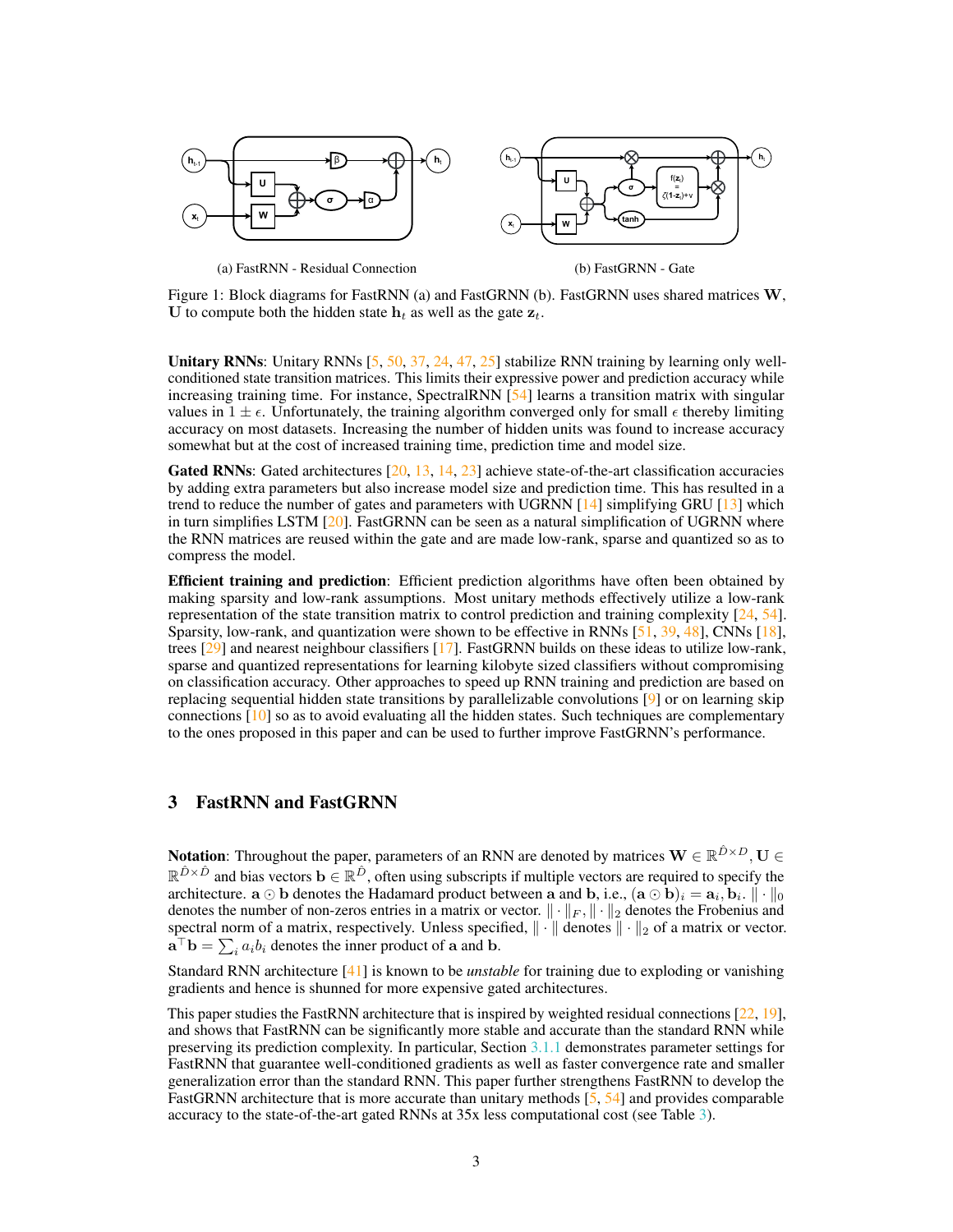#### 3.1 FastRNN

Let  $X = [\mathbf{x}_1, \dots, \mathbf{x}_T]$  be the input data where  $\mathbf{x}_t \in \mathbb{R}^D$  denotes the t-th step feature vector. Then, the goal of multi-class RNNs is to learn a function  $F : \mathbb{R}^{D \times T} \to \{1, \dots, L\}$  that predicts one of L classes for the given data point X. Standard RNN architecture has a provision to produce an output at every time step, but we focus on the setting where each data point is associated with a single label that is predicted at the end of the time horizon  $T$ . Standard RNN maintains a vector of hidden state  $\mathbf{h}_t \in \mathbb{R}^{\hat{D}}$  which captures temporal dynamics in the input data, i.e.,

$$
\mathbf{h}_t = \tanh(\mathbf{W}\mathbf{x}_t + \mathbf{U}\mathbf{h}_{t-1} + \mathbf{b}).\tag{1}
$$

As explained in the next section, learning  $U, W$  in the above architecture is difficult as the gradient can have exponentially large (in  $T$ ) condition number. Unitary methods explicitly control the condition number of the gradient but their training time can be significantly larger or the generated model can be less accurate.

Instead, FastRNN uses a simple weighted residual connection to stabilize the training by generating well-conditioned gradients. In particular, FastRNN updates the hidden state  $h_t$  as follows:

<span id="page-3-0"></span>
$$
\tilde{\mathbf{h}}_t = \sigma(\mathbf{W}\mathbf{x}_t + \mathbf{U}\mathbf{h}_{t-1} + \mathbf{b}), \n\mathbf{h}_t = \alpha \tilde{\mathbf{h}}_t + \beta \mathbf{h}_{t-1},
$$
\n(2)

where  $0 \le \alpha, \beta \le 1$  are trainable weights that are parameterized by the sigmoid function.  $\sigma : \mathbb{R} \to \mathbb{R}$ is a non-linear function such as tanh, sigmoid, or ReLU, and can vary across datasets. Given  $\mathbf{h}_T$ , the label for a given point X is predicted by applying a standard classifier, e.g., logistic regression to  $h_T$ .

Typically,  $\alpha \ll 1$  and  $\beta \approx 1 - \alpha$ , especially for problems with larger T. FastRNN updates hidden state in a controlled manner with  $\alpha$ ,  $\beta$  limiting the extent to which the current feature vector  $x_t$ updates the hidden state. Also, FastRNN has only 2 more parameters than RNN and require only  $\hat{D}$  more computations, which is a tiny fraction of per-step computation complexity of RNN. Unlike unitary methods  $[5, 23, 54]$  $[5, 23, 54]$  $[5, 23, 54]$  $[5, 23, 54]$  $[5, 23, 54]$ , FastRNN does not introduce expensive structural constraints on U and hence scales well to large datasets with standard optimization techniques [\[28\]](#page-10-13).

#### <span id="page-3-1"></span>3.1.1 Analysis

This section shows how FastRNN addresses the issue of ill-conditioned gradients, leading to stable training and smaller generalization error. For simplicity, assume that the label decision function is one dimensional and is given by  $f(\mathbf{X}) = \mathbf{v}^\top \mathbf{h}_T$ . Let  $L(\mathbf{X}, y; \theta) = L(f(\mathbf{X}), y; \theta)$  be the logistic loss function for the given labeled data point  $(X, y)$  and with parameters  $\theta = (W, U, v)$ . Then, the gradient of L w.r.t.  $\tilde{W}$ , U, v is given by:

$$
\frac{\partial L}{\partial \mathbf{U}} = \alpha \sum_{t=0}^{T} \mathbf{D}_t \left( \prod_{k=t}^{T-1} (\alpha \mathbf{U}^\top \mathbf{D}_{k+1} + \beta \mathbf{I}) \right) (\nabla_{\mathbf{h}_T} L) \mathbf{h}_{t-1}^\top,
$$
\n(3)

$$
\frac{\partial L}{\partial \mathbf{W}} = \alpha \sum_{t=0}^{T} \mathbf{D}_t \left( \prod_{k=t}^{T-1} (\alpha \mathbf{U}^\top \mathbf{D}_{k+1} + \beta \mathbf{I}) \right) (\nabla_{\mathbf{h}_T} L) \mathbf{x}_t^\top, \frac{\partial L}{\partial \mathbf{v}} = \frac{-y \exp(-y \cdot \mathbf{v}^\top \mathbf{h}_T)}{1 + \exp(-y \cdot \mathbf{v}^\top \mathbf{h}_T)} \mathbf{h}_T, \tag{4}
$$

where  $\nabla_{\mathbf{h}_T} L = -c(\theta) \cdot y \cdot \mathbf{v}$ , and  $c(\theta) = \frac{1}{1+\exp{(y \cdot \mathbf{v}^\top \mathbf{h}_T)}}$ . A critical term in the above expression is:  $M(\mathbf{U}) = \prod_{k=t}^{T-1} (\alpha \mathbf{U}^\top \mathbf{D}_{k+1} + \beta \mathbf{I})$ , whose condition number,  $\kappa_{M(\mathbf{U})}$ , is bounded by:

$$
\kappa_{M(\mathbf{U})} \leq \frac{(1 + \frac{\alpha}{\beta} \max_{k} \|\mathbf{U}^{\top} \mathbf{D}_{k+1}\|)^{T-t}}{(1 - \frac{\alpha}{\beta} \max_{k} \|\mathbf{U}^{\top} \mathbf{D}_{k+1}\|)^{T-t}},
$$
\n(5)

where  $\mathbf{D}_k = \text{diag}(\sigma'(\mathbf{W}\mathbf{x}_k + \mathbf{U}\mathbf{h}_{k-1} + \mathbf{b}))$  is the Jacobian matrix of the pointwise nonlinearity. Also if  $\alpha = 1$  and  $\beta = 0$ , which corresponds to standard RNN, the condition number of  $M(U)$  can be as large as  $(\max_k \frac{\|\mathbf{U}^{\top}\mathbf{D}_{k+1}\|}{\lambda_{\min}(\mathbf{U}^{\top}\mathbf{D}_{k+1})})$  $\frac{\|{\bf U}^{\top}{\bf D}_{k+1}\|}{\lambda_{min}({\bf U}^{\top}{\bf D}_{k+1})}$ <sup>T-t</sup> where  $\lambda_{min}({\bf A})$  denotes the minimum singular value of **A**. Hence, gradient's condition number for the standard RNN can be exponential in T. This implies that, relative to the average eigenvalue, the gradient can explode or vanish in certain directions, leading to unstable training.

In contrast to the standard RNN, if  $\beta \approx 1$  and  $\alpha \approx 0$ , then the condition number,  $\kappa_{M(U)}$ , for FastRNN is bounded by a small term. For example, if  $\beta = 1 - \alpha$  and  $\alpha = \frac{1}{T \max_{k} ||\mathbf{U}^{\top} \mathbf{D}_{k+1}||}$ ,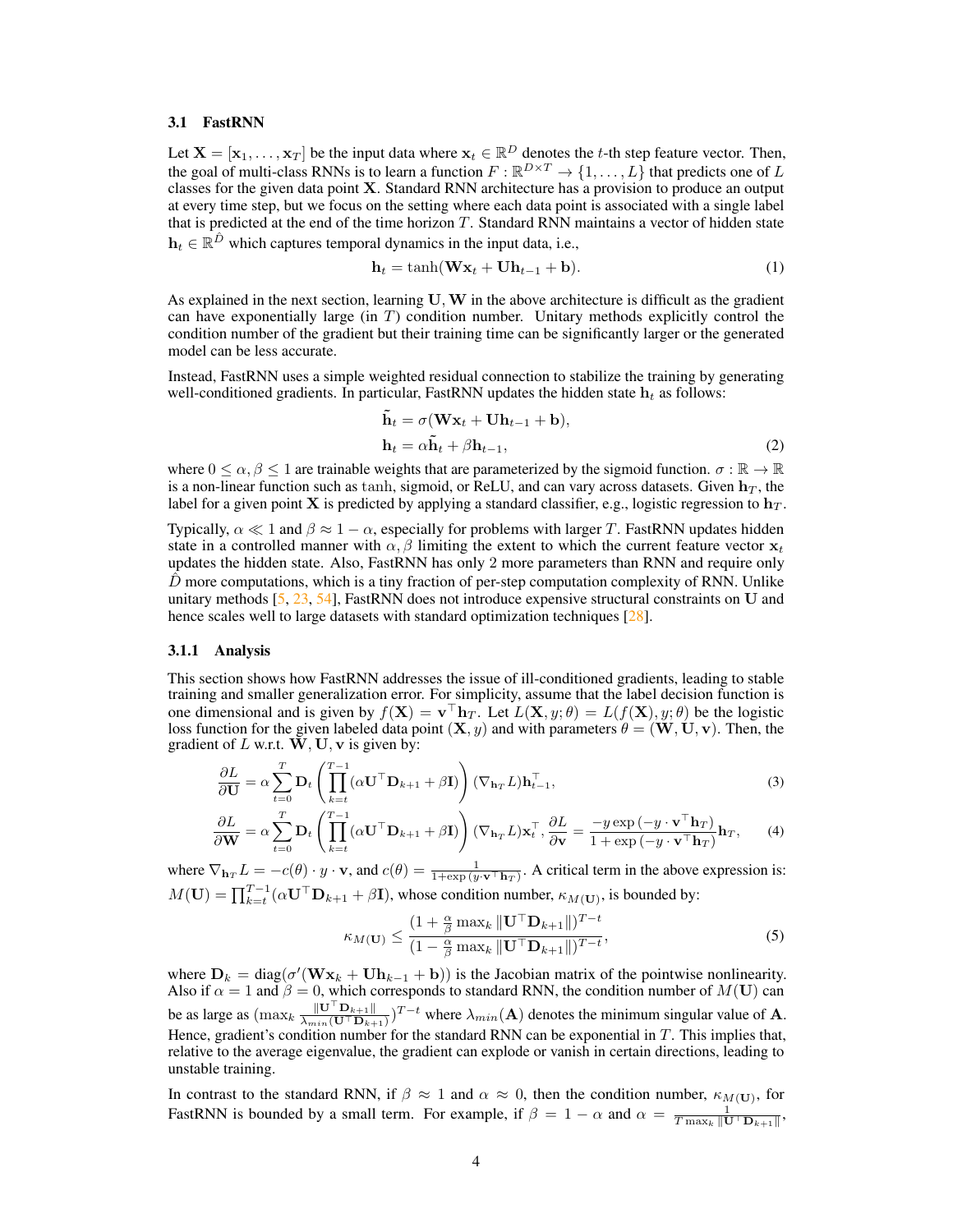then  $\kappa_{M(U)} = O(1)$ . Existing unitary methods are also motivated by similar observation. But they attempt to control the  $\kappa_{M(\mathbf{U})}$  by restricting the condition number,  $\kappa_{\mathbf{U}}$ , of U which can still lead to ill-conditioned gradients as  $U^{\top}D_{k+1}$  might still be very small in certain directions. By using residual connections, FastRNN is able to address this issue, and hence have faster training and more accurate model than the state-of-the-art unitary RNNs.

Finally, by using the above observations and a careful perturbation analysis, we can provide the following convergence and generalization error bounds for FastRNN:

<span id="page-4-0"></span>**Theorem 3.1** (Convergence Bound). Let  $[(\mathbf{X}_1, y_1), \ldots, (\mathbf{X}_n, y_n)]$  be the given labeled sequential *training data. Let*  $L(\theta) = \frac{1}{n} \sum_i L(\mathbf{X}_i, y_i; \theta)$  *be the loss function with*  $\theta = (\mathbf{W}, \mathbf{U}, \mathbf{v})$  *be the parameters of FastRNN architecture* [\(2\)](#page-3-0) *with*  $\beta = 1 - \alpha$  *and*  $\alpha$  *such that,* 

$$
\alpha \le \min\left(\frac{1}{4T \cdot |\mathcal{D}||\mathbf{U}||_2 - 1}, \frac{1}{4T \cdot R_{\mathbf{U}}}, \frac{1}{T \cdot |||\mathbf{U}||_2 - 1|}\right),\,
$$

where  $\mathcal{D} = \sup_{\theta, k} \|\mathbf{D}_k^{\theta}\|_2$ . Then, randomized stochastic gradient descent [\[15\]](#page-9-12), a minor variation of *SGD, when applied to the data for a maximum of* M *iteration outputs a solution*  $\theta$  *such that:* 

$$
\mathbb{E}[\|\nabla_{\theta} L(\widehat{\theta})\|_2^2\|] \leq \mathcal{B}_M := \frac{\mathcal{O}(\alpha T) L(\theta_0)}{M} + \left(\bar{D} + \frac{4R_{\mathbf{W}}R_{\mathbf{U}}R_{\mathbf{v}}}{\bar{D}}\right)\frac{\mathcal{O}(\alpha T)}{\sqrt{M}} \leq \epsilon,
$$

*where*  $R_X = \max_X ||X||_F$  *for*  $X = \{U, W, v\}$ *,*  $L(\theta_0)$  *is the loss of the initial classifier, and the step-size of the k-th SGD iteration is fixed as:*  $\gamma_k = \min \left\{ \frac{1}{\mathcal{O}(\alpha T)}, \frac{D}{T\sqrt{k}} \right\}$  $\left\{\frac{\bar{D}}{T\sqrt{M}}\right\}, k \in [M], \left[\bar{D}\geq 0\right].$ *Maximum number of iterations is bounded by*  $M = O(\frac{\alpha T}{\epsilon^2} \cdot poly(L(\theta_0), R_{\bf W} R_{\bf U} R_{\bf v}, \bar{D}))$ ,  $\epsilon \geq 0$ .

<span id="page-4-2"></span>**Theorem 3.2** (Generalization Error Bound). *[\[6\]](#page-9-13) Let*  $\mathcal{Y}, \hat{\mathcal{Y}} \subseteq [0,1]$  *and let*  $\mathcal{F}_T$  *denote the class of FastRNN with*  $||U||_F \le R_U, ||W||_F \le R_W$ . Let the final classifier be given by  $\sigma(\mathbf{v}^\top \mathbf{h}_T)$ ,  $\|\mathbf{v}\|_2 \leq R_\mathbf{v}$ . Let  $L : \mathcal{Y} \times \hat{\mathcal{Y}} \to [0, B]$  be any 1*-Lipschitz loss function. Let* D be any distribution on  $X \times Y$  *such that*  $\|\mathbf{x}_{it}\|_2 \leq R_x$  *a.s. Let*  $0 \leq \delta \leq 1$ *. For all*  $\beta = 1 - \alpha$  *and*  $\alpha$  *such that,* 

$$
\alpha \le \min\left(\frac{1}{4T \cdot |\mathcal{D}||\mathbf{U}||_2 - 1}, \frac{1}{4T \cdot R_{\mathbf{U}}}, \frac{1}{T \cdot |||\mathbf{U}||_2 - 1|}\right),\newline
$$
  

$$
\|\mathbf{D}^{\theta}\|_{\text{conver's function of the initial number of least 1, and for all } \theta \in \mathbb{R}^d.
$$

 $where \ D = \sup_{\theta, k} \|\mathbf{D}^{\theta}_{k}\|_2$ , we have that with probability at least  $1-\delta$ , all functions  $f \in \mathbf{v} \circ \mathcal{F}_T$ *satisfy,*

$$
\mathbb{E}_D[L(f(\mathbf{X}), y)] \leq \frac{1}{n} \sum_{i=1}^n L(f(\mathbf{X}_i), y_i) + C \frac{O(\alpha T)}{\sqrt{n}} + B \sqrt{\frac{\ln(\frac{1}{\delta})}{n}},
$$

*where*  $C = R_{\bf W} R_{\bf U} R_{\bf x} R_{\bf v}$  *represents the boundedness of the parameter matrices and the data.* 

The convergence bound states that if  $\alpha = O(1/T)$  then the algorithm converges to a stationary point in *constant time* with respect to T and polynomial time with respect to all the other problem parameters. Generalization bound states that for  $\alpha = O(1/T)$ , the generalization error of FastRNN is *independent* of T. In contrast, *similar proof technique* provide exponentially poor (in T) error bound and convergence rate for standard RNN. But, this is an upper bound, so potentially significantly better error bounds for RNN might exist; matching lower bound results for standard RNN is an interesting research direction. Also,  $\tilde{O}(T^2)$  generalization error bound can be argued using VC-dimension style arguments  $[4]$ . But such bounds hold for specific settings like binary  $y$ , and are independent of problem hardness parameterized by the size of the weight matrices  $(R_{\mathbf{W}}, R_{\mathbf{U}})$ .

Finally, note that the above analysis fixes  $\alpha = O(1/T)$ ,  $\beta = 1 - \alpha$ , but in practice FastRNN learns  $\alpha$ ,  $\beta$  (which is similar to performing cross-validation on  $\alpha$ ,  $\beta$ ). However, interestingly, across datasets the learnt  $\alpha$ ,  $\beta$  values indeed display a similar scaling wrt T for large T (see Figure [2\)](#page-8-0).

#### 3.2 FastGRNN

While FastRNN controls the condition number of gradient reasonably well, its expressive power might be limited for some datasets. This concern is addressed by a novel architecture, FastGRNN, that uses a scalar weighted residual connection for each and every coordinate of the hidden state  $h_t$ . That is,

<span id="page-4-1"></span>
$$
\mathbf{z}_{t} = \sigma(\mathbf{W}\mathbf{x}_{t} + \mathbf{U}\mathbf{h}_{t-1} + \mathbf{b}_{z}),
$$
  
\n
$$
\tilde{\mathbf{h}}_{t} = \tanh(\mathbf{W}\mathbf{x}_{t} + \mathbf{U}\mathbf{h}_{t-1} + \mathbf{b}_{h}),
$$
  
\n
$$
\mathbf{h}_{t} = (\zeta(\mathbf{1} - \mathbf{z}_{t}) + \nu) \odot \tilde{\mathbf{h}}_{t} + \mathbf{z}_{t} \odot \mathbf{h}_{t-1},
$$
\n(6)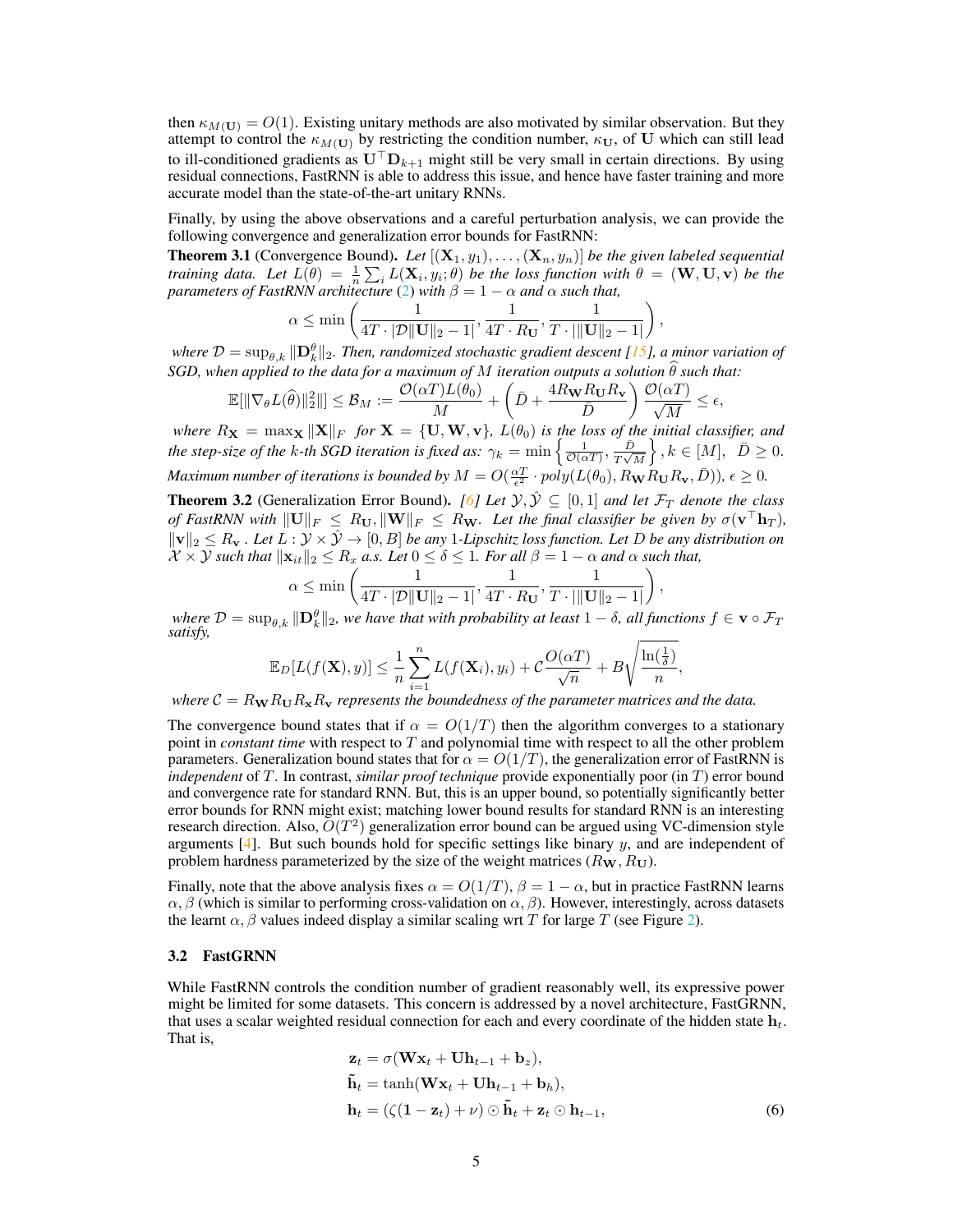where  $0 \le \zeta$ ,  $\nu \le 1$  are trainable parameters that are parameterized by the sigmoid function, and  $\sigma : \mathbb{R} \to \mathbb{R}$  is a non-linear function such as tanh, sigmoid and can vary across datasets. Note that each coordinate of  $z_t$  is similar to parameter  $\beta$  in [\(2\)](#page-3-0) and  $\zeta(1 - z_t) + \nu$ 's coordinates simulate  $\alpha$ parameter; also if  $\nu \approx 0, \zeta \approx 1$  then it satisfies the intuition that  $\alpha + \beta = 1$ . It was observed that across all datasets, this gating mechanism outperformed the simple vector extension of FastRNN where each coordinate of  $\alpha$  and  $\beta$  is learnt (see Appendix [G\)](#page-20-0).

FastGRNN computes each coordinate of gate  $z_t$  using a non-linear function of  $x_t$  and  $h_{t-1}$ . To minimize the number of parameters, FastGRNN reuses the matrices W, U for the vector-valued gating function as well. Hence, FastGRNN's inference complexity is almost same as that of the standard RNN but its accuracy and training stability is on par with expensive gated architectures like GRU and LSTM.

Sparse low-rank representation: FastGRNN further compresses the model size by using a low-rank and a sparse representation of the parameter matrices  $W$ ,  $U$ . That is,

<span id="page-5-0"></span>
$$
\mathbf{W} = \mathbf{W}^{1}(\mathbf{W}^{2})^{\top}, \ \mathbf{U} = \mathbf{U}^{1}(\mathbf{U}^{2})^{\top}, \ \|\mathbf{W}^{i}\|_{0} \leq s_{w}^{i}, \ \|\mathbf{U}^{i}\|_{0} \leq s_{u}^{i}, \ i = \{1, 2\},\tag{7}
$$

where  $\mathbf{W}^1 \in \mathbb{R}^{\hat{D} \times r_w}, \mathbf{W}^2 \in \mathbb{R}^{D \times r_w}$ , and  $\mathbf{U}^1, \mathbf{U}^2 \in \mathbb{R}^{\hat{D} \times r_u}$ . Hyperparameters  $r_w, s_w, r_u, s_u$ provide an efficient way to control the *accuracy-memory* trade-off for FastGRNN and are typically set via fine-grained validation. In particular, such compression is critical for FastGRNN model to fit on resource-constrained devices. Second, this low-rank representation brings down the prediction time by reducing the cost at each time step from  $\mathcal{O}(\hat{D}(D+\hat{D}))$  to  $\mathcal{O}(r_w(D+\hat{D})+r_u\hat{D})$ . This enables FastGRNN to provide on-device prediction in real-time on battery constrained devices.

#### 3.2.1 Training FastGRNN

The parameters for FastGRNN:  $\Theta_{\text{FastGRNN}} = (\mathbf{W}^i, \mathbf{U}^i, \mathbf{b}_h, \mathbf{b}_z, \zeta, \nu)$  are trained jointly using projected batch stochastic gradient descent (b-SGD) (or other stochastic optimization methods) with typical batch sizes ranging from  $64 - 128$ . In particular, the optimization problem is given by:

$$
\min_{\Theta_{\text{FastGRNN}}, ||\mathbf{W}^i||_0 \leq s_w^i, ||\mathbf{U}^i||_0 \leq s_w^i, i \in \{1,2\}} \mathcal{J}(\Theta_{\text{FastGRNN}}) = \frac{1}{n} \sum_j L(\mathbf{X}_j, y_j; \Theta_{\text{FastGRNN}})
$$
(8)

where  $L$  denotes the appropriate loss function (typically softmax cross-entropy). The training procedure for FastGRNN is divided into 3 stages:

(I) Learning low-rank representation (L): In the first stage of the training, FastGRNN is trained for  $e_1$  epochs with the model as specified by [\(7\)](#page-5-0) using b-SGD. This stage of optimization ignores the sparsity constraints on the parameters and learns a low-rank representation of the parameters.

(II) Learning sparsity structure (S): FastGRNN is next trained for  $e_2$  epochs using b-SGD, projecting the parameters onto the space of sparse low-rank matrices after every few batches while maintaining support between two consecutive projection steps. This stage, using b-SGD with Iterative Hard Thresholding (IHT), helps FastGRNN identify the correct support for parameters  $(\mathbf{W}^i, \mathbf{U}^i)$ .

(III) Optimizing with fixed parameter support: In the last stage, FastGRNN is trained for  $e_3$ epochs with b-SGD while freezing the support set of the parameters.

In practice, it is observed that  $e_1 = e_2 = e_3 = 100$  generally leads to the convergence of FastGRNN to a good solution. Early stopping is often deployed in stages (II) and (III) to obtain the best models.

#### 3.3 Byte Quantization (Q)

FastGRNN further compresses the model by quantizing each element of  $\mathbf{W}^i, \mathbf{U}^i$ , restricting them to at most one byte along with byte indexing for sparse models. However, simple integer quantization of  $W^i$ ,  $U^i$  leads to a large loss in accuracy due to gross approximation. Moreover, while such a quantization reduces the model size, the prediction time can still be large as non-linearities will require all the hidden states to be floating point. FastGRNN overcomes these shortcomings by training  $W<sup>i</sup>$  and  $U<sup>i</sup>$  using *piecewise-linear* approximation of the non-linear functions, thereby ensuring that all the computations can be performed with integer arithmetic. During training, FastGRNN replaces the non-linear function in [\(6\)](#page-4-1) with their respective approximations and uses the above mentioned training procedure to obtain ΘFastGRNN. The floating point parameters are then jointly quantized to ensure that all the relevant entities are integer-valued and the entire inference computation can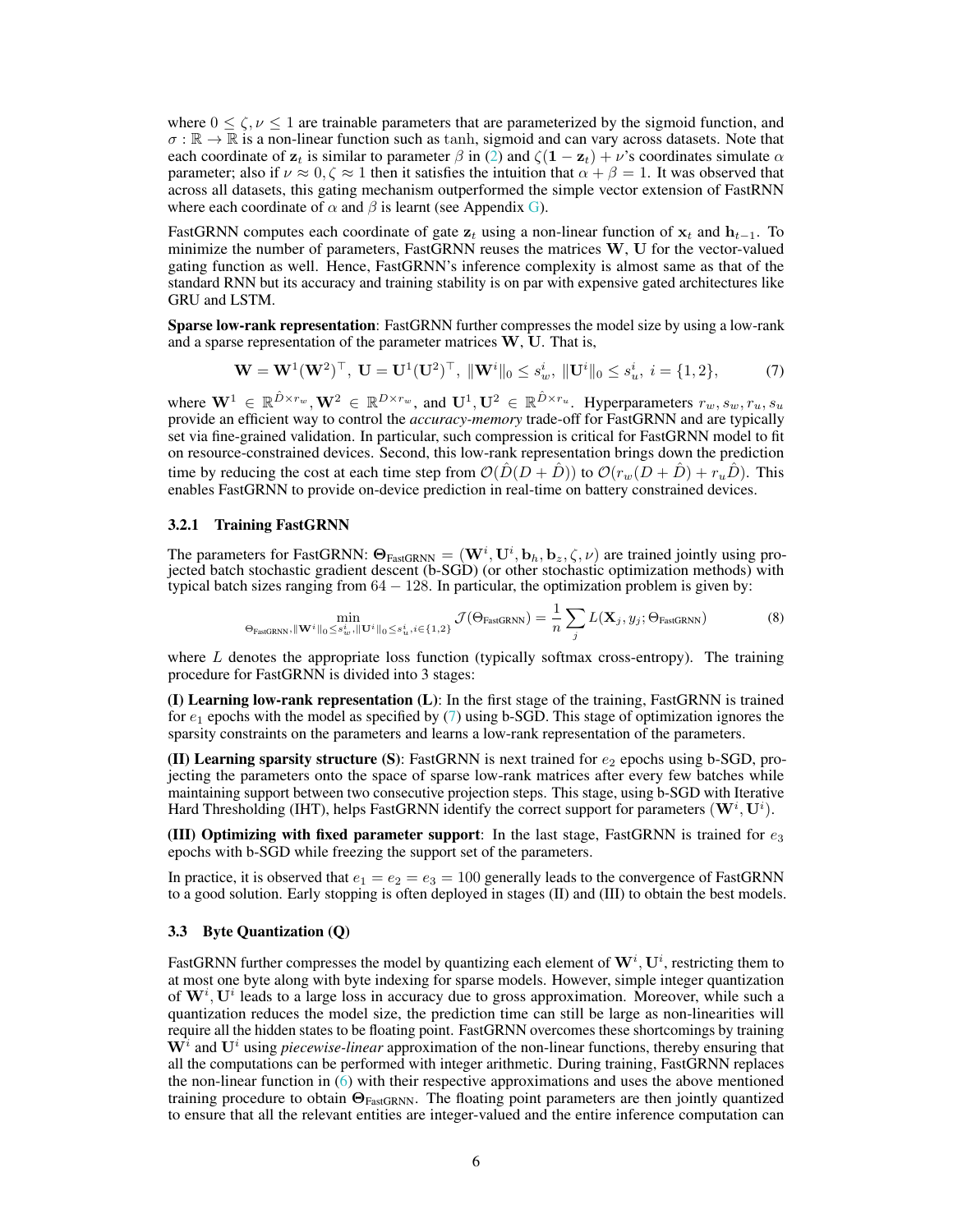be executed efficiently with integer arithmetic without a significant drop in accuracy. For instance, Tables [4,](#page-8-1) [5](#page-8-1) show that on several datasets FastGRNN models are 3-4x faster than their corresponding FastGRNN-Q models on common IoT boards with no floating point unit (FPU). FastGRNN-LSQ, FastGRNN "minus" the Low-rank, Sparse and Quantized components, is the base model with no compression.

## 4 Experiments

Datasets: FastRNN and FastGRNN's performance was benchmarked on the following IoT tasks where having low model sizes and prediction times was critical to the success of the application: (a) Wakeword-2  $[45]$  - detecting utterances of the "Hey Cortana" wakeword; (b) Google-30  $[49]$  and Google-12 - detection of utterances of 30 and 10 commands plus background noise and silence and (c) HAR-2 [\[3\]](#page-9-4) and DSA-19 [\[2\]](#page-9-5) - Human Activity Recognition (HAR) from an accelerometer and gyroscope on a Samsung Galaxy S3 smartphone and Daily and Sports Activity (DSA) detection from a resource-constrained IoT wearable device with 5 Xsens MTx sensors having accelerometers, gyroscopes and magnetometers on the torso and four limbs. Traditional RNN tasks typically do not have prediction constraints and are therefore not the focus of this paper. Nevertheless, for the sake of completeness, experiments were also carried out on benchmark RNN tasks such as language modeling on the Penn Treebank (PTB) dataset [\[33\]](#page-10-14), star rating prediction on a scale of 1 to 5 of Yelp reviews [\[52\]](#page-11-13) and classification of MNIST images on a pixel-by-pixel sequence [\[32,](#page-10-15) [31\]](#page-10-16).

All datasets, apart from Wakeword-2, are publicly available and their pre-processing and feature extraction details are provided in Appendix [B.](#page-17-0) The publicly provided training set for each dataset was subdivided into 80% for training and 20% for validation. Once the hyperparameters had been fixed, the algorithms were trained on the full training set and results were reported on the publicly available test set. Table [1](#page-6-0) lists the statistics of all datasets.

Baseline algorithms and Implementation: FastRNN and FastGRNN were compared to standard RNN [\[41\]](#page-11-10), leading unitary RNN approaches such as SpectralRNN [\[54\]](#page-11-6), Orthogonal RNN (oRNN) [\[37\]](#page-10-5), Efficient Unitary Recurrent Neural Networks (EURNN) [\[24\]](#page-10-4), FactoredRNN [\[47\]](#page-11-4) and state-of-the-art gated RNNs including UGRNN [\[14\]](#page-9-8), GRU [\[13\]](#page-9-7) and LSTM [\[20\]](#page-10-7). Details of these methods are provided in Section [2.](#page-1-0) Native Tensorflow implementations were used for the LSTM and GRU architectures. For all the other RNNs, publicly available implementations provided by the authors were used taking care to ensure that published results could be reproduced thereby verifying the code and hyper-parameter settings. All experiments were run on an Nvidia Tesla P40 GPU with CUDA 9.0 and cuDNN 7.1 on a machine with an Intel Xeon 2.60 GHz CPU with 12 cores.

Hyper-parameters: The hyper-parameters of each algorithm were set by a fine-grained validation wherever possible or according to the settings recommended by the authors otherwise. Adam, Nesterov Momentum and SGD were used to optimize each algorithm on each dataset and the optimizer with the best validation performance was selected. The learning rate was initialized to  $10^{-2}$  for all architectures except for RNNs where the learning rate was initialized to  $10^{-3}$  to ensure stable training. Each algorithm was run for 200 epochs after which the learning rate was decreased by a factor of 10<sup>-1</sup> and the algorithm run again for another 100 epochs. This procedure was carried out on all datasets except for Pixel MNIST where the learning rate was decayed by  $\frac{1}{2}$  after each pass of 200 epochs. Batch sizes between 64 and 128 training points were tried for most architectures and a batch size of 100 was found to work well in general except for standard RNNs which required a batch size of 512. FastRNN used tanh as the non-linearity in most cases except for a few (indicated by  $^{+}$ ) where ReLU gave slightly better results. Table [11](#page-21-0) in the Appendix lists the non-linearity, optimizer and hyper-parameter settings for FastGRNN on all datasets.

<span id="page-6-0"></span>

|                |         | Table 1: Dataset Statistics |                       |         | Table 2: PTB Language Modeling - 1 Layer |                    |                     |                    |                     |
|----------------|---------|-----------------------------|-----------------------|---------|------------------------------------------|--------------------|---------------------|--------------------|---------------------|
| Dataset        | #Train  | #Features                   | #Time<br><b>Steps</b> | #Test   | Method                                   | Test<br>Perplexity | Train<br>Perplexity | Model<br>Size (KB) | Train<br>Time (min) |
| Google-12      | 22.246  | 3.168                       | 99                    | 3.081   | <b>RNN</b>                               | 144.71             | 68.11               | 129                | 9.11                |
| Google-30      | 51.088  | 3,168                       | 99                    | 6.835   | FastRNN                                  | $127.76+$          | 109.07              | 513                | 11.20               |
| Wakeword-2     | 195.800 | 5.184                       | 162                   | 83,915  | FastGRNN-LSO                             | 115.92             | 89.58               | 513                | 12.53               |
|                |         |                             |                       |         | FastGRNN                                 | 116.11             | 81.31               | 39                 | 13.75               |
| Yelp-5         | 500,000 | 38,400                      | 300                   | 500,000 | SpectralRNN                              | 130.20             | 65.42               | 242                |                     |
| HAR-2          | 7.352   | 1.152                       | 128                   | 2.947   | <b>UGRNN</b>                             | 119.71             | 65.25               | 256                | 11.12               |
| Pixel-MNIST-10 | 60,000  | 784                         | 784                   | 10.000  | <b>LSTM</b>                              | 117.41             | 69.44               | 2052               | 13.52               |
| PTB-10000      | 929.589 |                             | 300                   | 82,430  |                                          |                    |                     |                    |                     |
| $DSA-19$       | 4.560   | 5.625                       | 125                   | 4.560   |                                          |                    |                     |                    |                     |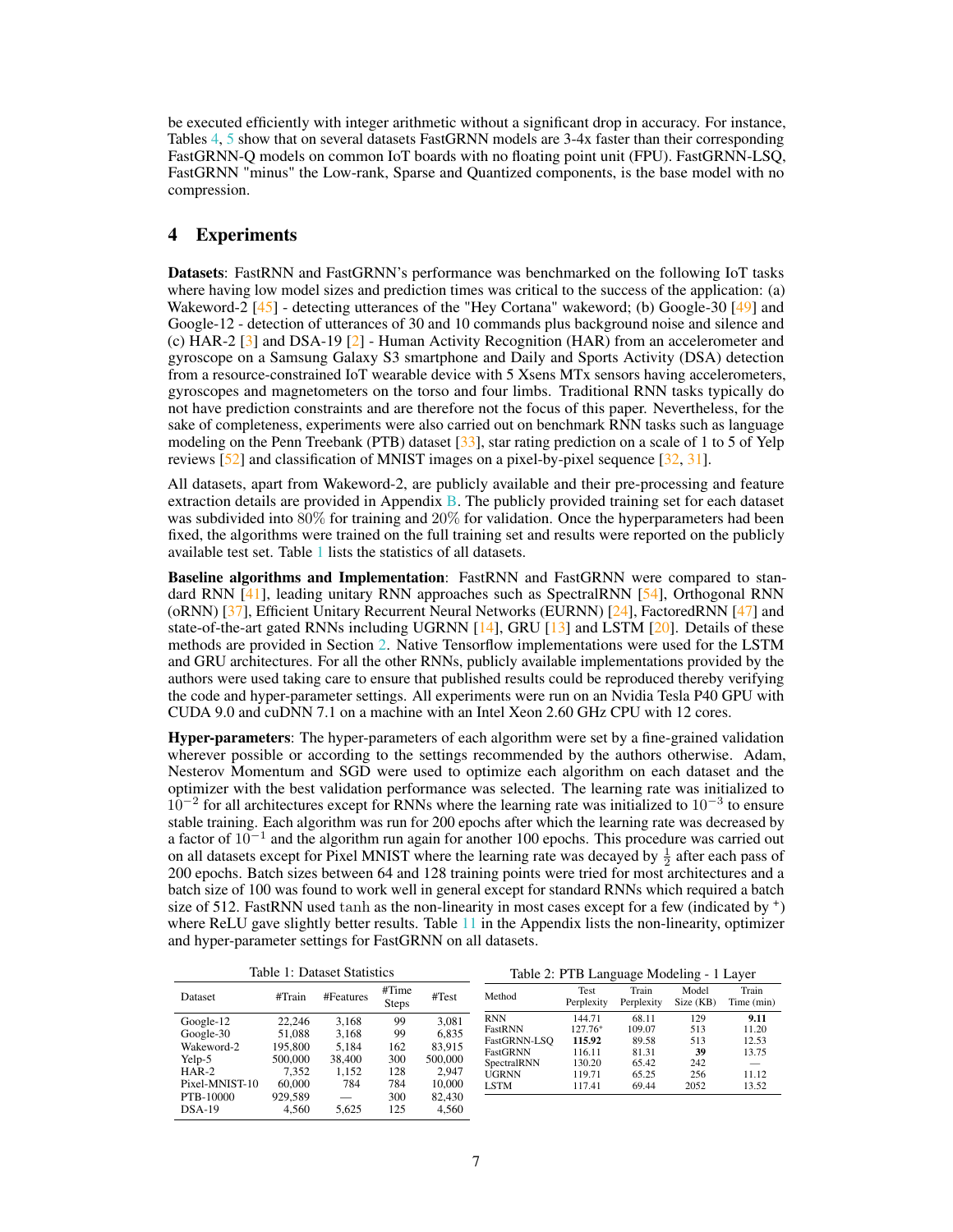Evaluation criteria: The emphasis in this paper is on designing RNN architectures which can run on low-memory IoT devices and which are efficient at prediction time. As such, the model size of each architecture is reported along with its training time and classification accuracy (F1 score on the Wakeword-2 dataset and perplexity on the PTB dataset). Prediction times on some of the popular IoT boards are also reported. Note that, for NLP applications such as PTB and Yelp, just the model size of the various RNN architectures has been reported. In a real application, the size of the learnt word-vector embeddings (10 MB for FastRNN and FastGRNN) would also have to be considered.

Results: Tables [2](#page-6-0) and [3](#page-7-0) compare the performance of FastRNN, FastGRNN and FastGRNN-LSQ to state-of-the-art RNNs. Three points are worth noting about FastRNN's performance. First, FastRNN's prediction accuracy gains over a standard RNN ranged from 2.34% on the Pixel-MNIST dataset to 19% on the Google-12 dataset. Second, FastRNN's prediction accuracy could surpass leading unitary RNNs on 6 out of the 8 datasets with gains up to 2.87% and 3.77% over SpectralRNN on the Google-12 and DSA-19 datasets respectively. Third, FastRNN's training speedups over all unitary and gated RNNs could range from 1.2x over UGRNN on the Yelp-5 and DSA-19 datasets to 196x over EURNN on the Google-12 dataset. This demonstrates that the vanishing and exploding gradient problem could be overcome by the addition of a simple weighted residual connection to the standard RNN architecture thereby allowing FastRNN to train efficiently and stablely. This also demonstrates that the residual connection offers a theoretically principled architecture that can often result in accuracy gains without limiting the expressive power of the hidden state transition matrix.

Tables [2](#page-6-0) and [3](#page-7-0) also demonstrate that FastGRNN-LSQ could be more accurate and faster to train than all unitary RNNs. Furthermore, FastGRNN-LSQ could match the accuracies and training times of state-of-the-art gated RNNs while having models that could be 1.18-4.87x smaller. This demonstrates that extending the residual connection to a gate which reuses the RNN matrices increased accuracy with virtually no increase in model size over FastRNN in most cases. In fact, on Google-30 and Pixel-MNIST FastGRNN-LSQ's model size was lower than FastRNN's as it had a lower hidden dimension indicating that the gate efficiently increased expressive power.

Finally, Tables [2](#page-6-0) and [3](#page-7-0) show that FastGRNN's accuracy was at most 1.13% worse than the best RNN but its model could be up to 35x smaller even as compared to low-rank unitary methods such as SpectralRNN. Figures [3](#page-18-0) and [4](#page-18-1) in the Appendix also show that FastGRNN-LSQ and FastGRNN's classification accuracies could be higher than those obtained by the best unitary and gated RNNs for any given model size in the 0-128 KB range. This demonstrates the effectiveness of making FastGRNN's parameters low-rank, sparse and quantized and allows FastGRNN to fit on the Arduino

<span id="page-7-0"></span>

|          | Table 5. I astORT THE HAY THE WOODS SHILLER HOUGHS than IGAUILE IN THIS WILLI AMOST THE INCOME IN |                        |                    |                    |                 |                    |                    |             |                    |                   |  |  |
|----------|---------------------------------------------------------------------------------------------------|------------------------|--------------------|--------------------|-----------------|--------------------|--------------------|-------------|--------------------|-------------------|--|--|
|          | Dataset                                                                                           | Google-12<br>Google-30 |                    |                    |                 |                    |                    | Wakeword-2  |                    |                   |  |  |
|          | Method                                                                                            | Accuracy<br>(%)        | Model<br>Size (KB) | Train<br>Time (hr) | Accuracy<br>(%) | Model<br>Size (KB) | Train<br>Time (hr) | F1<br>Score | Model<br>Size (KB) | Train<br>Time(hr) |  |  |
|          | <b>RNN</b>                                                                                        | 73.25                  | 56                 | 1.11               | 80.05           | 63                 | 2.13               | 89.17       | 8                  | 0.28              |  |  |
|          | FastRNN                                                                                           | $92.21$ <sup>+</sup>   | 56                 | 0.61               | $91.60+$        | 96                 | 1.30               | 97.09       | 8                  | 0.69              |  |  |
|          | FastGRNN-LSO                                                                                      | 93.18                  | 57                 | 0.63               | 92.03           | 45                 | 1.41               | 98.19       | 8                  | 0.83              |  |  |
| Proposed | FastGRNN                                                                                          | 92.10                  | 5.5                | 0.75               | 90.78           | 6.25               | 1.77               | 97.83       | 1                  | 1.08              |  |  |
|          | SpectralRNN                                                                                       | 91.59                  | 228                | 19.00              | 88.73           | 128                | 11.00              | 96.75       | 17                 | 7.00              |  |  |
|          | <b>EURNN</b>                                                                                      | 76.79                  | 210                | 120.00             | 56.35           | 135                | 19.00              | 92.22       | 24                 | 69.00             |  |  |
| Unitary  | oRNN                                                                                              | 88.18                  | 102                | 16.00              | 86.95           | 120                | 35.00              |             |                    |                   |  |  |
|          | FactoredRNN                                                                                       | 53.33                  | 1114               | 7.00               | 40.57           | 1150               | 8.52               |             |                    |                   |  |  |
|          | <b>UGRNN</b>                                                                                      | 92.63                  | 75                 | 0.78               | 90.54           | 260                | 2.11               | 98.17       | 16                 | 1.00              |  |  |
| Gated    | <b>GRU</b>                                                                                        | 93.15                  | 248                | 1.23               | 91.41           | 257                | 2.70               | 97.63       | 24                 | 1.38              |  |  |
|          | <b>LSTM</b>                                                                                       | 92.30                  | 212                | 1.36               | 90.31           | 219                | 2.63               | 97.82       | 32                 | 1.71              |  |  |

Table 3: FastGRNN had up to 35x smaller models than leading RNNs with almost no loss in accuracy

|          | Dataset      |                 | Yelp-5                        |                          |                    | $HAR-2$            |                    |                 | $DSA-19$           |                     |                 | Pixel-MNIST-10     |                    |
|----------|--------------|-----------------|-------------------------------|--------------------------|--------------------|--------------------|--------------------|-----------------|--------------------|---------------------|-----------------|--------------------|--------------------|
|          | Method       | Accuracy<br>(%) | <b>RNN</b> Model<br>Size (KB) | Train<br>Time (hr)       | Accuracy<br>$(\%)$ | Model<br>Size (KB) | Train<br>Time (hr) | Accuracy<br>(%) | Model<br>Size (KB) | Train<br>Time (min) | Accuracy<br>(%) | Model<br>Size (KB) | Train<br>Time (hr) |
|          | <b>RNN</b>   | 47.59           | 130                           | 3.33                     | 91.31              | 29                 | 0.11               | 71.68           | 20                 | 1.11                | 94.10           | 71                 | 45.56              |
|          | FastRNN      | 55.38           | 130                           | 3.61                     | $94.50+$           | 29                 | 0.06               | 84.14           | 97                 | 1.92                | 96.44           | 166                | 15.10              |
|          | FastGRNN-LSO | 59.51           | 130                           | 3.91                     | 95.38              | 29                 | 0.08               | 85.00           | 208                | 2.15                | 98.72           | 71                 | 12.57              |
| Proposed | FastGRNN     | 59.43           | 8                             | 4.62                     | 95.59              | 3                  | 0.10               | 83.73           | 3.25               | 2.10                | 98.20           | 6                  | 16.97              |
|          | SpectralRNN  | 56.56           | 89                            | 4.92                     | 95.48              | 525                | 0.73               | 80.37           | 50                 | 2.25                | 97.70           | 25                 |                    |
|          | <b>EURNN</b> | 59.01           | 122                           | 72.00                    | 93.11              | 12                 | 0.84               | --              | -                  | —                   | 95.38           | 64                 | 122.00             |
| Unitary  | oRNN         |                 |                               | –                        | 94.57              | 22                 | 2.72               | 72.52           | 18                 | –                   | 97.20           | 49                 |                    |
|          | FactoredRNN  |                 |                               | $\overline{\phantom{0}}$ | 78.65              |                    | 0.11               | 73.20           | 1154               |                     | 94.60           | 125                |                    |
|          | <b>UGRNN</b> | 58.67           | 258                           | 4.34                     | 94.53              | 37                 | 0.12               | 84.74           | 399                | 2.31                | 97.29           | 84                 | 15.17              |
| Gated    | <b>GRU</b>   | 59.02           | 388                           | 8.12                     | 93.62              | 71                 | 0.13               | 84.84           | 270                | 2.33                | 98.70           | 123                | 23.67              |
|          | <b>LSTM</b>  | 59.49           | 516                           | 8.61                     | 93.65              | 74                 | 0.18               | 84.84           | 526                | 2.58                | 97.80           | 265                | 26.57              |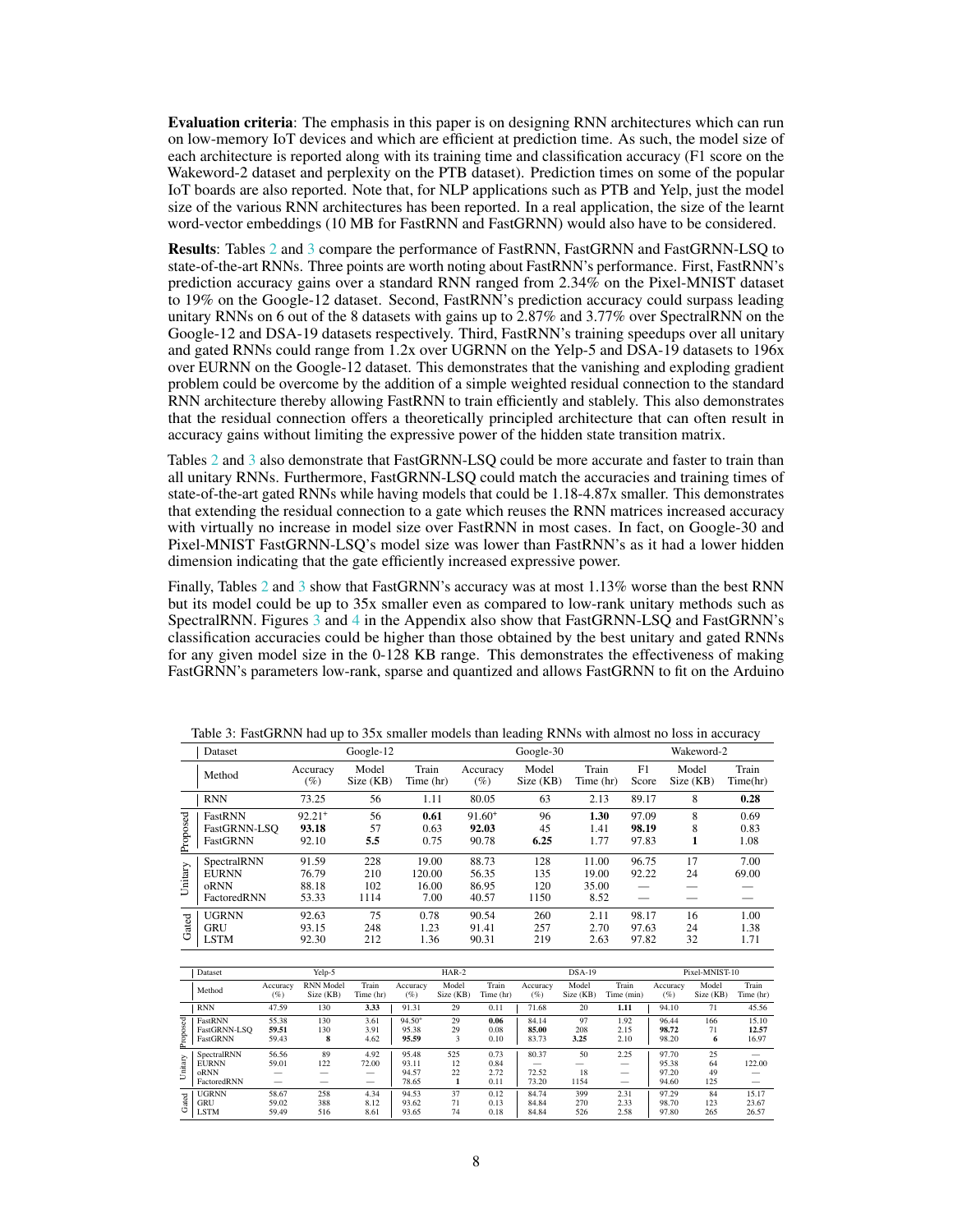<span id="page-8-1"></span>Table 4: Prediction time in ms on the Arduino MKR1000 Table 5: Prediction time in ms on the Arduino Due

| Method       | Google-12 | HAR-2 | Wakeword-2 | Method       | $Google-12$ $HAR-2$ |       | Wakeword-2 |
|--------------|-----------|-------|------------|--------------|---------------------|-------|------------|
| FastGRNN     | 537       | 62    | 175        | FastGRNN     | 242                 | 62    | 77         |
| FastGRNN-O   | 2282      | 553   | 755        | FastGRNN-O   | 779                 | 172   | 238        |
| <b>RNN</b>   | 12028     | 2249  | 2232       | <b>RNN</b>   | 3472                | 590   | 653        |
| <b>UGRNN</b> | 22875     | 4207  | 6724       | <b>UGRNN</b> | 6693                | 1142  | 1823       |
| SpectralRNN  | 70902     |       | 10144      | SpectralRNN  | 17766               | 55558 | 2691       |

Uno having just 2 KB RAM and 32 KB flash memory. In particular, FastGRNN was able to recognize the "Hey Cortana" wakeword just as accurately as leading RNNs but with a 1 KB model.

Prediction on IoT boards: Unfortunately, most RNNs were too large to fit on an Arduino Uno apart from FastGRNN. On the slightly more powerful Arduino MKR1000 having an ARM Cortex M0+ microcontroller operating at 48 MHz with 32 KB RAM and 256 KB flash memory, Table [4](#page-8-1) shows that FastGRNN could achieve the same prediction accuracy while being 25-45x faster at prediction than UGRNN and 57-132x faster than SpectralRNN. Results on the even more powerful Arduino Due are presented in Table [5](#page-8-1) while results on the Raspberry Pi are presented in Table [12](#page-21-1) of the Appendix.

Ablations, extensions and parameter settings: Enforcing that FastGRNN's matrices be low-rank led to a slight increase in prediction accuracy and reduction in prediction costs as shown in the ablation experiments in Tables  $8, 9$  $8, 9$  $8, 9$  and  $10$  in the Appendix. Adding sparsity and quantization led to a slight drop in accuracy but resulted in significantly smaller models. Next, Table [16](#page-22-0) in the Appendix shows that regularization and layering techniques [\[36\]](#page-10-17) that have been proposed to increase the prediction accuracy of other gated RNNs are also effective for FastGRNN and can lead to reductions in perplexity on the PTB dataset. Finally, Figure [2](#page-8-0) and Table [7](#page-19-0) of the Appendix measure the agreement between FastRNN's theoretical analysis and empirical observations. Figure [2](#page-8-0) (a) shows that the  $\alpha$  learnt on datasets with T time steps is decreasing function of T and Figure [2](#page-8-0) (b) shows that the learnt  $\alpha$  and  $\beta$  follow the relation  $\alpha/\beta \approx O(1/T)$  for large T which is one of the settings in which FastRNN's gradients stabilize and training converges quickly as proved by Theorems [3.1](#page-4-0) and [3.2.](#page-4-2) Furthermore,  $\beta$  can be seen to be close to  $1 - \alpha$  for large T in Figure [2](#page-8-0) (c) as assumed in Section [3.1.1](#page-3-1) for the convergence of long sequences. For instance, the relative error between  $\beta$  and  $1 - \alpha$  for Google-12 with 99 timesteps was 2.15%, for HAR-2 with 128 timesteps was 3.21% and for MNIST-10 with 112 timesteps was 0.68%. However, for short sequences where there was a lower likelihood of gradients exploding or vanishing,  $\beta$  was found to deviate significantly from 1 –  $\alpha$  as this led to improved prediction accuracy. Enforcing that  $\beta = 1 - \alpha$  on short sequences was found to drop accuracy by up to 1.5%.

<span id="page-8-0"></span>

Figure 2: Plots (a) and (b) show the variation of  $\alpha$  and  $\alpha/\beta$  of FastRNN with respect to  $1/T$  for three datasets. Plot (c) shows the relation between  $\beta$  and  $1 - \alpha$ . In accordance with Theorem [3.1,](#page-4-0) the learnt values of  $\alpha$  and  $\alpha/\beta$  scale as  $O(1/T)$  while  $\beta \to 1 - \alpha$  for long sequences.

# 5 Conclusions

This paper proposed the FastRNN and FastGRNN architectures for efficient RNN training and prediction. FastRNN could lead to provably stable training by incorporating a residual connection with two scalar parameters into the standard RNN architecture. FastRNN was demonstrated to have lower training times, lower prediction costs and higher prediction accuracies than leading unitary RNNs in most cases. FastGRNN extended the residual connection to a gate reusing the RNN matrices and was able to match the accuracies of state-of-the-art gated RNNs but with significantly lower prediction costs. FastGRNN's model could be compressed to 1-6 KB without compromising accuracy in many cases by enforcing that its parameters be low-rank, sparse and quantized. This allowed FastGRNN to make accurate predictions efficiently on severely resource-constrained IoT devices too tiny to hold other RNN models.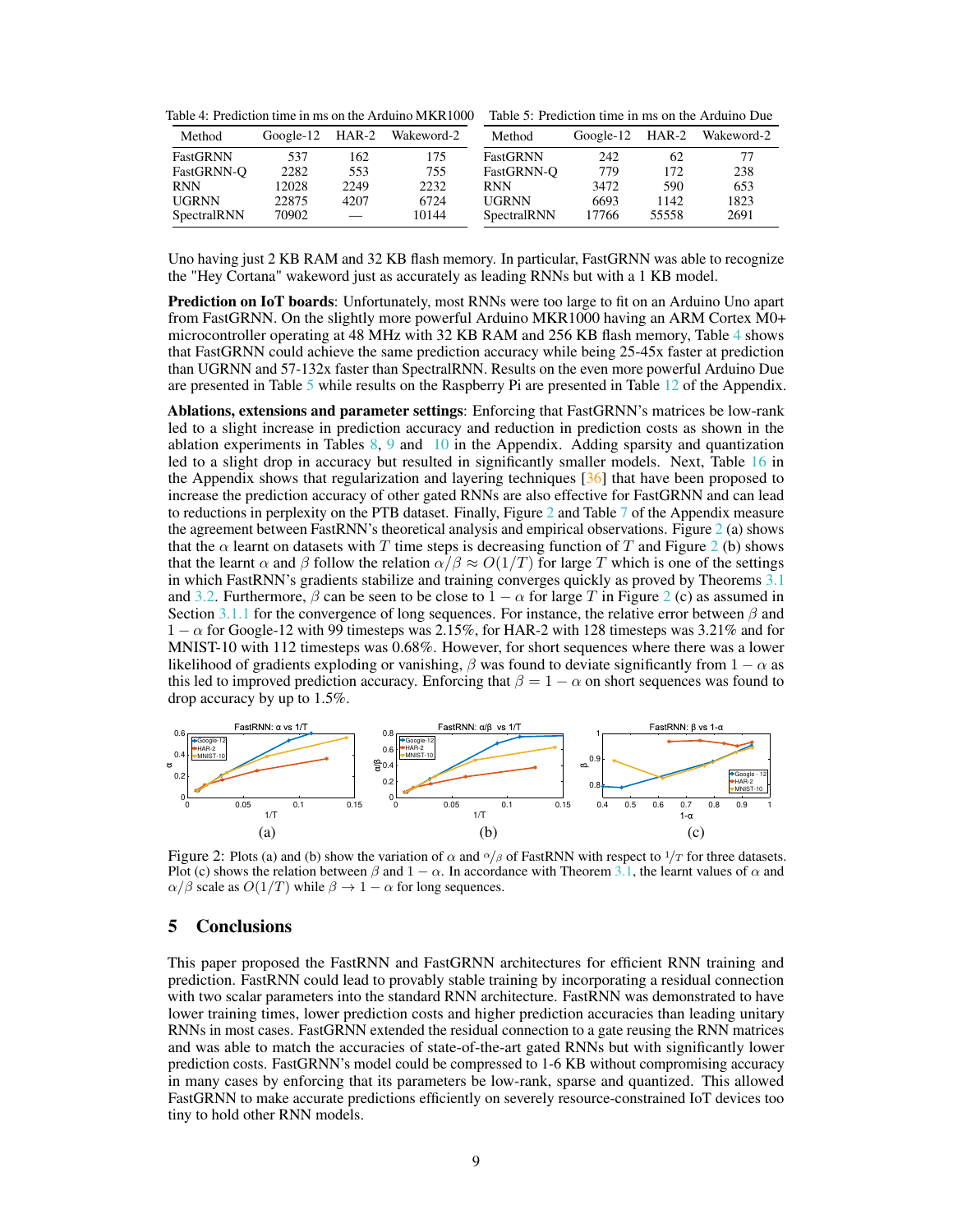## Acknowledgements

We are grateful to Ankit Anand, Niladri Chatterji, Kunal Dahiya, Don Dennis, Inderjit S. Dhillon, Dinesh Khandelwal, Shishir Patil, Adithya Pratapa, Harsha Vardhan Simhadri and Raghav Somani for helpful discussions and feedback. KB acknowledges the support of the NSF through grant IIS-1619362 and of the AFOSR through grant FA9550-17-1-0308.

#### References

- <span id="page-9-3"></span>[1] S. Ahmad, A. Lavin, S. Purdy, and Z. Agha. Unsupervised real-time anomaly detection for streaming data. *Neurocomputing*, 262:134–147, 2017.
- <span id="page-9-5"></span>[2] K. Altun, B. Barshan, and O. Tunçel. Comparative study on classifying human activities with miniature inertial and magnetic sensors. *Pattern Recognition*, 43(10):3605–3620, 2010. URL <https://archive.ics.uci.edu/ml/datasets/Daily+and+Sports+Activities>.
- <span id="page-9-4"></span>[3] D. Anguita, A. Ghio, L. Oneto, X. Parra, and J. L. Reyes-Ortiz. Human activity recognition on smartphones using a multiclass hardware-friendly support vector machine. In *International Workshop on Ambient Assisted Living*, pages 216–223. Springer, 2012. URL [https://archive.ics.uci.edu/ml/datasets/human+activity+recognition+](https://archive.ics.uci.edu/ml/datasets/human+activity+recognition+using+smartphones) [using+smartphones](https://archive.ics.uci.edu/ml/datasets/human+activity+recognition+using+smartphones).
- <span id="page-9-14"></span>[4] M. Anthony and P. L. Bartlett. *Neural network learning: Theoretical foundations*. Cambridge University Press, 2009.
- <span id="page-9-6"></span>[5] M. Arjovsky, A. Shah, and Y. Bengio. Unitary evolution recurrent neural networks. In *International Conference on Machine Learning*, pages 1120–1128, 2016.
- <span id="page-9-13"></span>[6] P. L. Bartlett and S. Mendelson. Rademacher and gaussian complexities: Risk bounds and structural results. *Journal of Machine Learning Research*, 3(Nov):463–482, 2002.
- <span id="page-9-9"></span>[7] Y. Bengio, N. Boulanger-Lewandowski, and R. Pascanu. Advances in optimizing recurrent networks. In *Acoustics, Speech and Signal Processing (ICASSP), 2013 IEEE International Conference on*, pages 8624–8628. IEEE, 2013.
- <span id="page-9-16"></span>[8] K. Bhatia, K. Dahiya, H. Jain, Y. Prabhu, and M. Varma. The Extreme Classification Repository: Multi-label Datasets & Code. URL [http://manikvarma.org/downloads/](http://manikvarma.org/downloads/XC/XMLRepository.html) [XC/XMLRepository.html](http://manikvarma.org/downloads/XC/XMLRepository.html).
- <span id="page-9-10"></span>[9] J. Bradbury, S. Merity, C. Xiong, and R. Socher. Quasi-recurrent neural networks. *arXiv preprint arXiv:1611.01576*, 2016.
- <span id="page-9-11"></span>[10] V. Campos, B. Jou, X. G. i Nieto, J. Torres, and S.-F. Chang. Skip RNN: Learning to skip state updates in recurrent neural networks. In *International Conference on Learning Representations*, 2018.
- <span id="page-9-1"></span>[11] G. Chen, C. Parada, and G. Heigold. Small-footprint keyword spotting using deep neural networks. In *Acoustics, Speech and Signal Processing (ICASSP), 2015 IEEE International Conference on*, pages 4087–4091. IEEE, 2014.
- <span id="page-9-2"></span>[12] G. Chen, C. Parada, and T. N. Sainath. Query-by-example keyword spotting using long shortterm memory networks. In *Acoustics, Speech and Signal Processing (ICASSP), 2015 IEEE International Conference on*, pages 5236–5240. IEEE, 2015.
- <span id="page-9-7"></span>[13] K. Cho, B. Van Merriënboer, D. Bahdanau, and Y. Bengio. On the properties of neural machine translation: Encoder-decoder approaches. *arXiv preprint arXiv:1409.1259*, 2014.
- <span id="page-9-8"></span>[14] J. Collins, J. Sohl-Dickstein, and D. Sussillo. Capacity and trainability in recurrent neural networks. *arXiv preprint arXiv:1611.09913*, 2016.
- <span id="page-9-12"></span>[15] S. Ghadimi and G. Lan. Stochastic first-and zeroth-order methods for nonconvex stochastic programming. *SIAM Journal on Optimization*, 23(4):2341–2368, 2013.
- <span id="page-9-15"></span>[16] N. Golowich, A. Rakhlin, and O. Shamir. Size-independent sample complexity of neural networks. *arXiv preprint arXiv:1712.06541*, 2017.
- <span id="page-9-0"></span>[17] C. Gupta, A. S. Suggala, A. Gupta, H. V. Simhadri, B. Paranjape, A. Kumar, S. Goyal, R. Udupa, M. Varma, and P. Jain. Protonn: Compressed and accurate knn for resource-scarce devices. In *Proceedings of the International Conference on Machine Learning*, August 2017.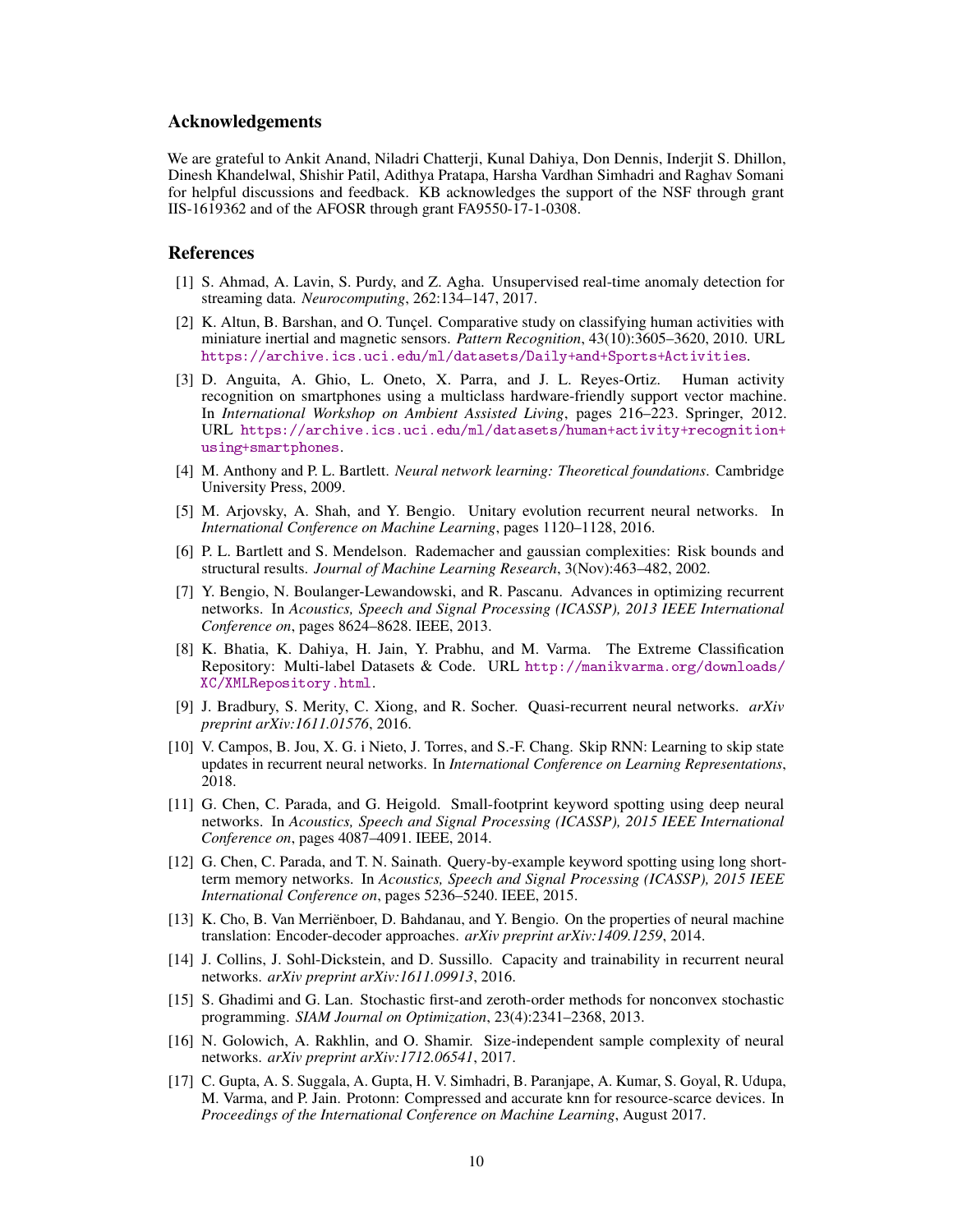- <span id="page-10-12"></span>[18] S. Han, H. Mao, and W. J. Dally. Deep compression: Compressing deep neural networks with pruning, trained quantization and huffman coding. In *ICLR*, 2016.
- <span id="page-10-8"></span>[19] K. He, X. Zhang, S. Ren, and J. Sun. Deep residual learning for image recognition. In *Proceedings of the IEEE Conference on Computer Vision and Pattern Recognition*, pages 770–778, 2016.
- <span id="page-10-7"></span>[20] S. Hochreiter and J. Schmidhuber. Long short-term memory. *Neural computation*, 9(8): 1735–1780, 1997.
- <span id="page-10-20"></span>[21] H. Inan, K. Khosravi, and R. Socher. Tying word vectors and word classifiers: A loss framework for language modeling. *arXiv preprint arXiv:1611.01462*, 2016.
- <span id="page-10-9"></span>[22] H. Jaeger, M. Lukosevicius, D. Popovici, and U. Siewert. Optimization and applications of echo state networks with leaky-integrator neurons. *Neural Networks*, 20(3):335–352, 2007.
- <span id="page-10-10"></span>[23] L. Jing, C. Gulcehre, J. Peurifoy, Y. Shen, M. Tegmark, M. Soljacić, and Y. Bengio. Gated orthogonal recurrent units: On learning to forget. *arXiv preprint arXiv:1706.02761*, 2017.
- <span id="page-10-4"></span>[24] L. Jing, Y. Shen, T. Dubcek, J. Peurifoy, S. Skirlo, M. Tegmark, and M. Soljacić. Tunable efficient unitary neural networks (eunn) and their application to RNN. In *International Conference on Machine Learning*, 2017.
- <span id="page-10-6"></span>[25] C. Jose, M. Cisse, and F. Fleuret. Kronecker recurrent units. In J. Dy and A. Krause, editors, *International Conference on Machine Learning*, volume 80 of *Proceedings of Machine Learning Research*, pages 2380–2389, Stockholmsmässan, Stockholm Sweden, 10–15 Jul 2018. PMLR.
- <span id="page-10-3"></span>[26] S. Kanai, Y. Fujiwara, and S. Iwamura. Preventing gradient explosions in gated recurrent units. In *Advances in Neural Information Processing Systems*, pages 435–444, 2017.
- <span id="page-10-2"></span>[27] V. Këpuska and T. Klein. A novel wake-up-word speech recognition system, wake-up-word recognition task, technology and evaluation. *Nonlinear Analysis: Theory, Methods & Applications*, 71(12):e2772–e2789, 2009.
- <span id="page-10-13"></span>[28] D. P. Kingma and J. Ba. Adam: A method for stochastic optimization. *arXiv preprint arXiv:1412.6980*, 2014.
- <span id="page-10-1"></span>[29] A. Kumar, S. Goyal, and M. Varma. Resource-efficient machine learning in 2 kb ram for the internet of things. In *Proceedings of the International Conference on Machine Learning*, August 2017.
- <span id="page-10-0"></span>[30] A. Kusupati, D. Dennis, C. Gupta, A. Kumar, S. Patil, and H. Simhadri. The EdgeML Library: An ML library for machine learning on the Edge, 2017. URL [https://github.com/](https://github.com/Microsoft/EdgeML) [Microsoft/EdgeML](https://github.com/Microsoft/EdgeML).
- <span id="page-10-16"></span>[31] Q. V. Le, N. Jaitly, and G. E. Hinton. A simple way to initialize recurrent networks of rectified linear units. *arXiv preprint arXiv:1504.00941*, 2015.
- <span id="page-10-15"></span>[32] Y. LeCun, L. Bottou, Y. Bengio, and P. Haffner. Gradient-based learning applied to document recognition. *Proceedings of the IEEE*, 86(11):2278–2324, 1998.
- <span id="page-10-14"></span>[33] M. P. Marcus, M. A. Marcinkiewicz, and B. Santorini. Building a large annotated corpus of english: The penn treebank. *Computational linguistics*, 19(2):313–330, 1993.
- <span id="page-10-18"></span>[34] J. McAuley and J. Leskovec. Hidden factors and hidden topics: understanding rating dimensions with review text. In *Proceedings of the 7th ACM conference on Recommender systems*, pages 165–172. ACM, 2013.
- <span id="page-10-21"></span>[35] G. Melis, C. Dyer, and P. Blunsom. On the state of the art of evaluation in neural language models. *arXiv preprint arXiv:1707.05589*, 2017.
- <span id="page-10-17"></span>[36] S. Merity, N. S. Keskar, and R. Socher. Regularizing and optimizing LSTM language models. *arXiv preprint arXiv:1708.02182*, 2017.
- <span id="page-10-5"></span>[37] Z. Mhammedi, A. Hellicar, A. Rahman, and J. Bailey. Efficient orthogonal parametrisation of recurrent neural networks using householder reflections. In *International Conference on Machine Learning*, 2017.
- <span id="page-10-19"></span>[38] T. Mikolov and G. Zweig. Context dependent recurrent neural network language model. *SLT*, 12(234-239):8, 2012.
- <span id="page-10-11"></span>[39] S. Narang, E. Elsen, G. Diamos, and S. Sengupta. Exploring sparsity in recurrent neural networks. *arXiv preprint arXiv:1704.05119*, 2017.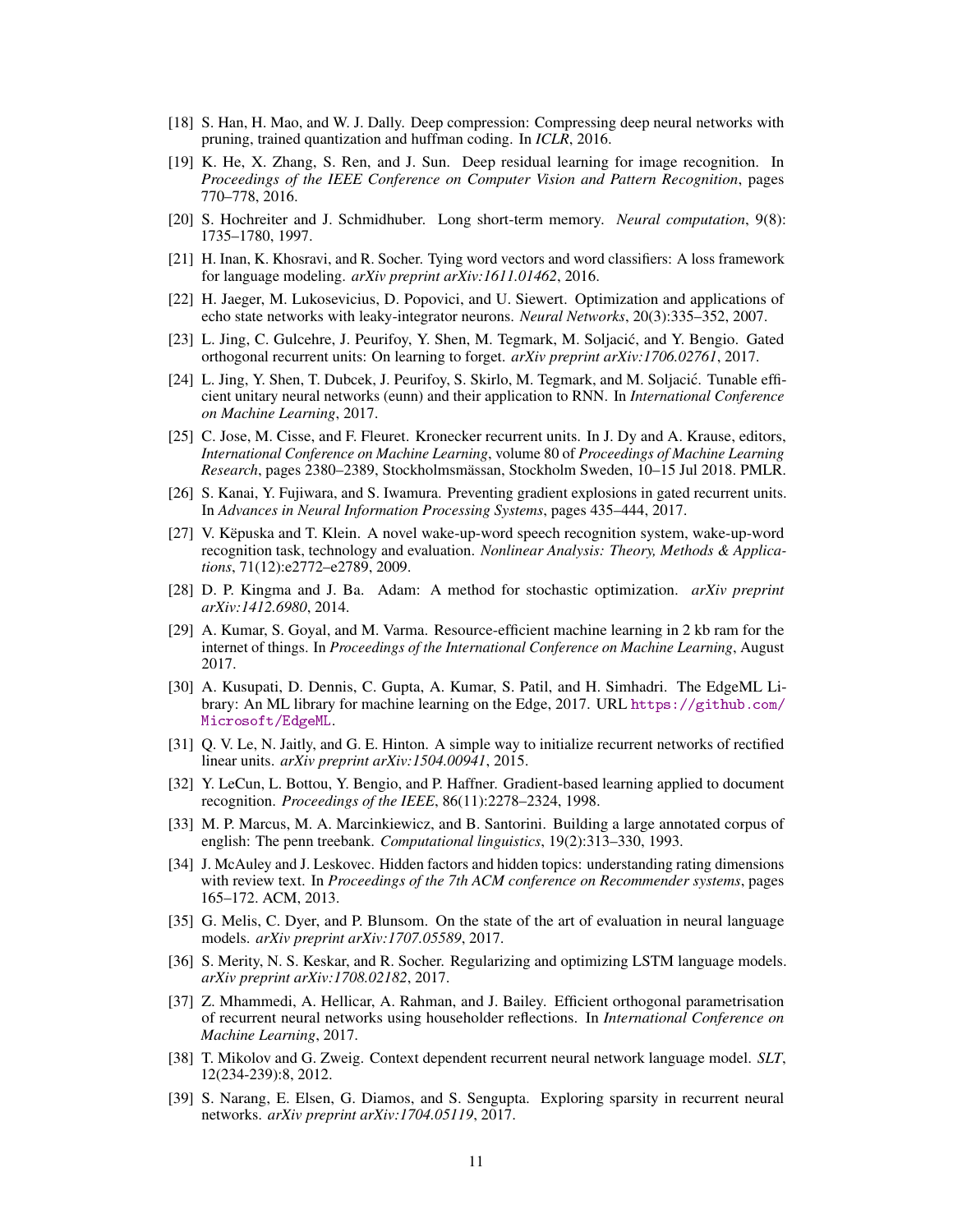- <span id="page-11-3"></span>[40] R. Pascanu, T. Mikolov, and Y. Bengio. On the difficulty of training recurrent neural networks. In *International Conference on Machine Learning*, pages 1310–1318, 2013.
- <span id="page-11-10"></span>[41] D. E. Rumelhart, G. E. Hinton, and R. J. Williams. Learning representations by back-propagating errors. *Nature*, 323(6088):533, 1986.
- <span id="page-11-0"></span>[42] T. N. Sainath and C. Parada. Convolutional neural networks for small-footprint keyword spotting. In *Sixteenth Annual Conference of the International Speech Communication Association*, 2015.
- <span id="page-11-1"></span>[43] Siri Team, Apple. Hey Siri: An on-device dnn-powered voice trigger for apple's personal assistant, 2017. URL [https://machinelearning.apple.com/2017/10/01/hey-siri.](https://machinelearning.apple.com/2017/10/01/hey-siri.html) [html](https://machinelearning.apple.com/2017/10/01/hey-siri.html).
- <span id="page-11-7"></span>[44] R. K. Srivastava, K. Greff, and J. Schmidhuber. Highway networks. *arXiv preprint arXiv:1505.00387*, 2015.
- <span id="page-11-11"></span>[45] STCI, Microsoft. Wakeword dataset.
- <span id="page-11-2"></span>[46] G. A. Susto, A. Schirru, S. Pampuri, S. McLoone, and A. Beghi. Machine learning for predictive maintenance: A multiple classifier approach. *IEEE Transactions on Industrial Informatics*, 11 (3):812–820, 2015.
- <span id="page-11-4"></span>[47] E. Vorontsov, C. Trabelsi, S. Kadoury, and C. Pal. On orthogonality and learning recurrent networks with long term dependencies. In *International Conference on Machine Learning*, 2017.
- <span id="page-11-9"></span>[48] Z. Wang, J. Lin, and Z. Wang. Accelerating recurrent neural networks: A memory-efficient approach. *IEEE Transactions on Very Large Scale Integration (VLSI) Systems*, 25(10):2763– 2775, 2017.
- <span id="page-11-12"></span>[49] P. Warden. Speech commands: A dataset for limited-vocabulary speech recognition. *arXiv preprint arXiv:1804.03209*, 2018. URL [http://download.tensorflow.org/data/](http://download.tensorflow.org/data/speech_commands_v0.01.tar.gz) [speech\\_commands\\_v0.01.tar.gz](http://download.tensorflow.org/data/speech_commands_v0.01.tar.gz).
- <span id="page-11-5"></span>[50] S. Wisdom, T. Powers, J. Hershey, J. Le Roux, and L. Atlas. Full-capacity unitary recurrent neural networks. In *Advances in Neural Information Processing Systems*, pages 4880–4888, 2016.
- <span id="page-11-8"></span>[51] J. Ye, L. Wang, G. Li, D. Chen, S. Zhe, X. Chu, and Z. Xu. Learning compact recurrent neural networks with block-term tensor decomposition. *arXiv preprint arXiv:1712.05134*, 2017.
- <span id="page-11-13"></span>[52] Yelp Inc. Yelp dataset challenge, 2017. URL [https://www.yelp.com/dataset/](https://www.yelp.com/dataset/challenge) [challenge](https://www.yelp.com/dataset/challenge).
- <span id="page-11-14"></span>[53] W. Zaremba, I. Sutskever, and O. Vinyals. Recurrent neural network regularization. *arXiv preprint arXiv:1409.2329*, 2014.
- <span id="page-11-6"></span>[54] J. Zhang, Q. Lei, and I. S. Dhillon. Stabilizing gradients for deep neural networks via efficient SVD parameterization. In *International Conference on Machine Learning*, 2018.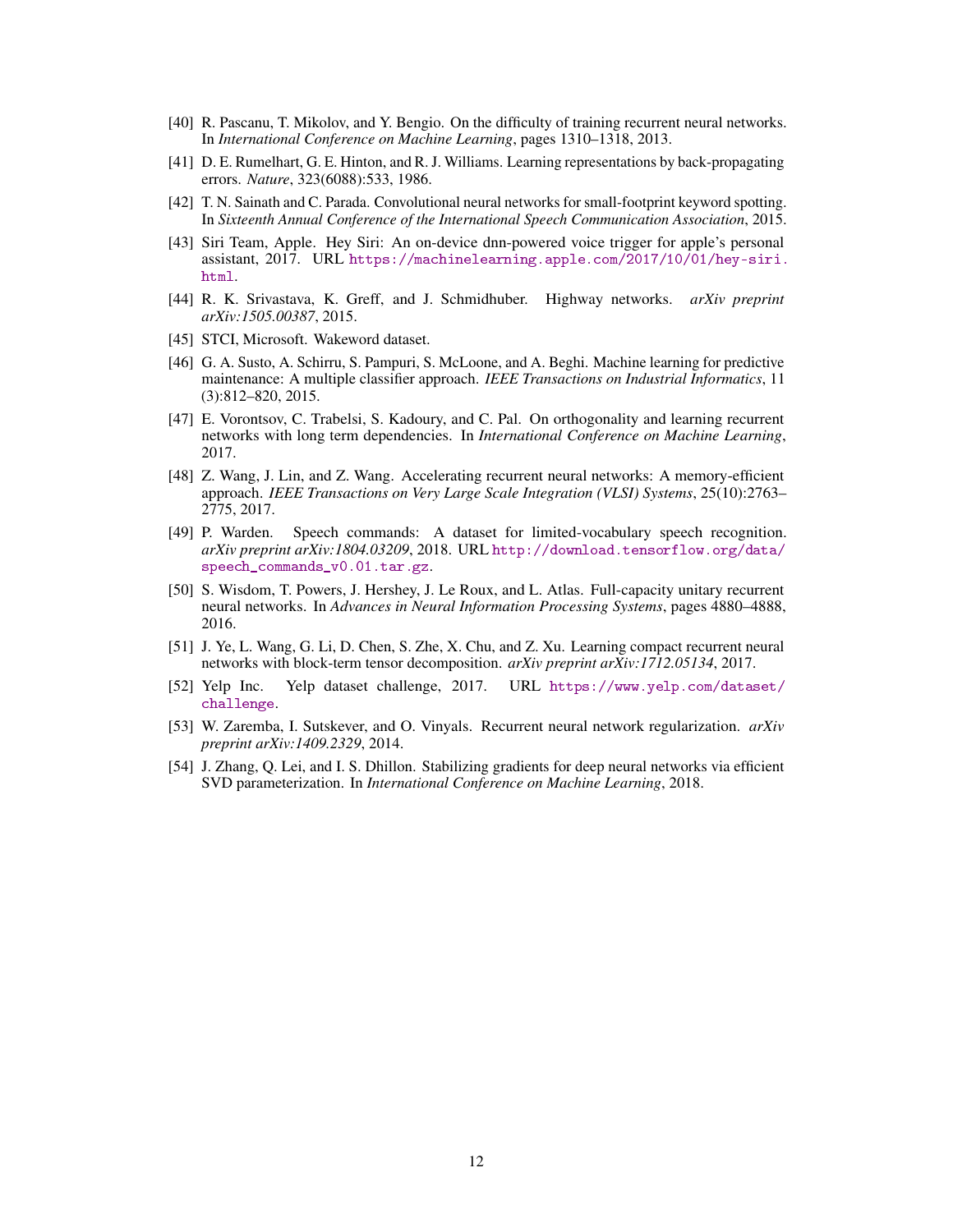## A Convergence Analysis for FastRNN

Algorithm 1: Randomized Stochastic Gradient

**Input:** Initial point  $\theta_1$ , iteration limit M, step sizes  $\gamma_{k>1}$ , Probability mass function  $P_R(\cdot)$ supported on  $\{1, 2, \ldots, M\}$ **Initialize:**  $R$  be a random variable with probability mass function  $P_R$ for  $m = 1, \ldots, R$  do Obtain sample of stochastic gradient  $\nabla L_t(\theta_t)$  $|\theta_t \leftarrow \theta_{t-1} - \gamma_t \nabla L_t(\theta_t)$ **Output:**  $\theta_R$ 

<span id="page-12-0"></span>Let  $\theta = (\mathbf{W}, \mathbf{U}, \mathbf{v})$  represent the set of parameters of the scalar gated recurrent neural network. In order to prove the convergence properties of Randomized Stochastic Gradient (see Algorithm [1\)](#page-12-0) as in [\[15\]](#page-9-12), we first obtain a bound on the Lipschitz constant of the loss function  $L(\mathbf{X}, y; \theta) :=$  $\log(1 + \exp(-y \cdot \mathbf{v}^\top \mathbf{h}_T))$  where  $\mathbf{h}_T$  is the output of FastRNN after  $T$  time steps given input X.

The gradient  $\nabla_{\theta} L$  of the loss function is given by  $(\frac{\partial L}{\partial \mathbf{W}}, \frac{\partial L}{\partial \mathbf{U}}, \frac{\partial L}{\partial \mathbf{v}})$  wherein

$$
\frac{\partial L}{\partial \mathbf{U}} = \alpha \sum_{t=0}^{T} \mathbf{D}_t \left( \prod_{k=t}^{T-1} (\alpha \mathbf{U}^\top \mathbf{D}_{k+1} + \beta \mathbf{I}) \right) (\nabla_{\mathbf{h}_T} L) \mathbf{h}_{t-1}^\top
$$
(9)

$$
\frac{\partial L}{\partial \mathbf{W}} = \alpha \sum_{t=0}^{T} \mathbf{D}_t \left( \prod_{k=t}^{T-1} (\alpha \mathbf{U}^\top \mathbf{D}_{k+1} + \beta \mathbf{I}) \right) (\nabla_{\mathbf{h}_T} L) \mathbf{x}_t^\top
$$
(10)

$$
\frac{\partial L}{\partial \mathbf{v}} = \frac{-y \exp\left(-y \cdot \mathbf{v}^\top \mathbf{h}_T\right)}{1 + \exp\left(-y \cdot \mathbf{v}^\top \mathbf{h}_T\right)} \mathbf{h}_T,\tag{11}
$$

where  $\nabla_{\mathbf{h}_T} L = -c(\theta)y \cdot \mathbf{v}$ , with  $c(\theta) = \frac{1}{1+\exp{(y \cdot \mathbf{v}^\top \mathbf{h}_T)}}$ . We do a perturbation analysis and obtain a bound on  $\|\nabla_{\theta}L(\theta) - \nabla_{\theta}L(\theta + \delta)\|_2$  where  $\delta = (\delta_{\mathbf{W}}, \delta_{\mathbf{U}}, \delta_{\mathbf{v}}).$ 

**Deviation bound for h**<sub>T</sub>: In this subsection, we consider bounding the term  $\|\mathbf{h}_T(\theta + \delta) - \mathbf{h}_T(\theta)\|_2$ evaluated on the same input X. Note that for FastRNN,  $h_T = \alpha \tilde{h}_T + \beta h_{T-1}$ . For notational convenience, we use  $\mathbf{h}'_T = \mathbf{h}_T(\theta + \delta)$  and  $\mathbf{h}_T = \mathbf{h}_T(\theta)$ .

$$
\|\mathbf{h}_{T}^{\prime}-\mathbf{h}_{T}\|_{2} \leq \beta \|\mathbf{h}_{T-1}^{\prime}-\mathbf{h}_{T-1}\|_{2} + \alpha \|\sigma(\mathbf{W}\mathbf{x}_{T} + \mathbf{U}\mathbf{h}_{T-1}) - \sigma((\mathbf{W} + \delta_{\mathbf{W}})\mathbf{x}_{T} + (\mathbf{U} + \delta_{\mathbf{U}})\mathbf{h}_{T-1}^{\prime})\|_{2}
$$
\n
$$
\leq \beta \|\mathbf{h}_{T-1}^{\prime}-\mathbf{h}_{T-1}\|_{2} + \alpha \|\mathbf{U}\mathbf{h}_{T-1} - \delta_{\mathbf{W}}\mathbf{x}_{T} - \mathbf{U}\mathbf{h}_{T-1}^{\prime} - \delta_{\mathbf{U}}\mathbf{h}_{T-1}^{\prime}\|_{2}
$$
\n
$$
\leq (\alpha \|\mathbf{U}\|_{2} + \beta)\|\mathbf{h}_{T-1}^{\prime}-\mathbf{h}_{T-1}\|_{2} + \alpha(\sqrt{\hat{D}} \cdot \|\delta_{\mathbf{U}}\|_{2} + \|\delta_{\mathbf{W}}\|_{2}R_{\mathbf{x}})
$$
\n
$$
\vdots
$$
\n
$$
\leq \alpha(\sqrt{\hat{D}} \cdot \|\delta_{\mathbf{U}}\|_{2} + \|\delta_{\mathbf{W}}\|_{2}R_{\mathbf{x}}) \left(1 + (\alpha \|\mathbf{U}\|_{2} + \beta) + \ldots + (\alpha \|\mathbf{U}\|_{2} + \beta)^{T-1}\right)
$$
\n
$$
\leq \alpha(\sqrt{\hat{D}} \cdot \|\delta_{\mathbf{U}}\|_{2} + \|\delta_{\mathbf{W}}\|_{2}R_{\mathbf{x}}) \frac{(\alpha(\|\mathbf{U}\|_{2} - 1) + 1)^{T} - 1}{\alpha(\|\mathbf{U}\|_{2} - 1)} \leq 2\alpha(\sqrt{\hat{D}} \cdot \|\delta_{\mathbf{U}}\|_{2} + \|\delta_{\mathbf{W}}\|_{2}R_{\mathbf{x}}) \cdot T
$$
\n
$$
\leq \frac{2\sqrt{\hat{D}} \cdot \|\delta_{\mathbf{U}}\|_{2} + 2\|\delta_{\mathbf{W}}\|_{2}R_{\mathbf{x}}}{\|\|\mathbf{U}\|_{2} -
$$

where  $\zeta_1$  follows by using 1-lipschitz property of the sigmoid function and  $\zeta_2$  follows by setting  $\alpha = O(\frac{1}{T \cdot ||\mathbf{U}||_2 - 1})$  and  $\beta = 1 - \alpha$ .

**Deviation bound for**  $c(\theta)$ : In this subsection, we consider bounding the deviation  $c(\theta) - c(\theta + \delta)$ .

<span id="page-12-1"></span>
$$
|c(\theta) - c(\theta + \delta)| \le |\mathbf{v}^{\top}\mathbf{h}_T - (\mathbf{v} + \delta_{\mathbf{v}}^{\top})\mathbf{h}_T'|
$$
  
\n
$$
\le |\mathbf{v}^{\top}(\mathbf{h}_T - \mathbf{h}_T')| + ||\delta_{\mathbf{v}}||_2 ||\mathbf{h}_t||_2
$$
  
\n
$$
\le ||\mathbf{v}||_2 ||\mathbf{h}_T - \mathbf{h}_T'||_2 + ||\delta_{\mathbf{v}}||_2 ||\mathbf{h}_t||_2
$$
  
\n
$$
\le R_{\mathbf{v}} ||\mathbf{h}_T - \mathbf{h}_T'||_2 + \sqrt{\hat{D}} ||\delta_{\mathbf{v}}||_2.
$$
 (13)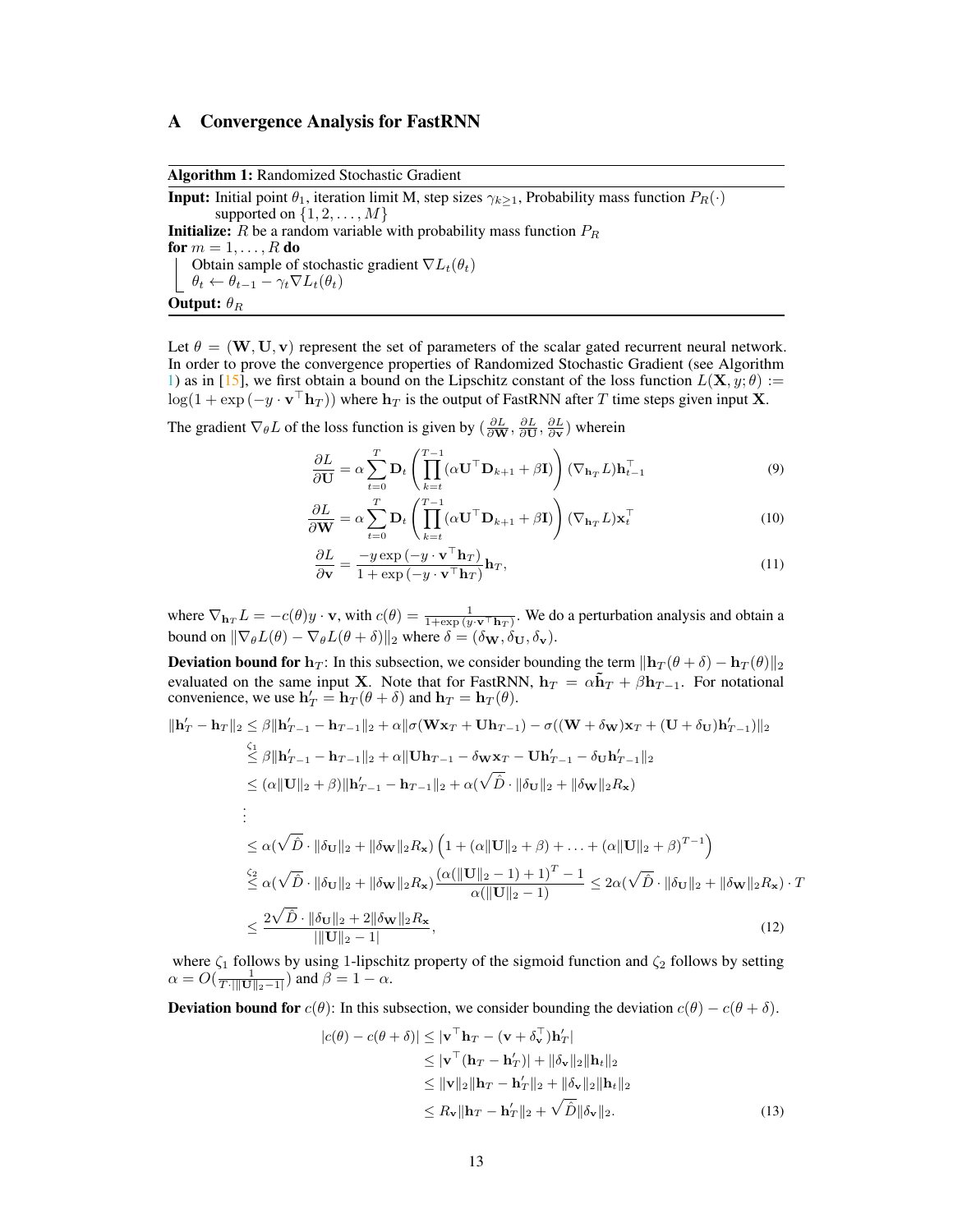**Deviation bound for**  $\frac{\partial L}{\partial y}$ : In this subsection we consider the bounds on  $\|\frac{\partial L}{\partial y}(\theta) - \frac{\partial L}{\partial y}(\theta + \delta)\|_2$ .

$$
\left\| \frac{\partial L}{\partial \mathbf{v}}(\theta) - \frac{\partial L}{\partial \mathbf{v}}(\theta + \delta) \right\|_2 = \left\| \frac{\mathbf{h}_T}{1 + \exp(y\mathbf{v}^\top \mathbf{h}_T)} - \frac{\mathbf{h}_T'}{1 + \exp(y(\mathbf{v} + \delta_{\mathbf{v}})^\top \mathbf{h}_T')} \right\|_2
$$
  
\n
$$
= \left\| c(\theta) \mathbf{h}_T - c(\theta + \delta) \mathbf{h}_T' \right\|_2
$$
  
\n
$$
= \left\| (c(\theta) - c(\theta + \delta)) \cdot \mathbf{h}_T + c(\theta + \delta) \cdot (\mathbf{h}_T - \mathbf{h}_T') \right\|_2
$$
  
\n
$$
\leq \sqrt{\hat{D}} \cdot |c(\theta) - c(\theta + \delta)| + \|\mathbf{h}_T - \mathbf{h}_T'\|_2
$$
  
\n
$$
\leq (\sqrt{\hat{D}} R_{\mathbf{v}} + 1) \cdot \|\mathbf{h}_T - \mathbf{h}_T'\|_2 + \hat{D} \|\delta_{\mathbf{v}}\|_2.
$$
 (14)

**Deviation bound for**  $\frac{\partial L}{\partial \mathbf{W}}$ : In this subsection, we analyze  $\|\frac{\partial L}{\partial \mathbf{W}}(\theta) - \frac{\partial L}{\partial \mathbf{W}}(\theta + \delta)\|_2$ . Let  $\mathcal{D} =$  $\sup_{k,\theta} \|\mathbf{D}^{\theta}_k\|.$ 

$$
\left\| \frac{\partial L}{\partial \mathbf{W}}(\theta) - \frac{\partial L}{\partial \mathbf{W}}(\theta + \delta) \right\|_{F}
$$
  
=  $\alpha R_{\mathbf{x}} \left\| \sum_{t=0}^{T} \left[ \left( c(\theta) \mathbf{D}_{t}^{\theta} \prod_{k=t}^{T-1} (\alpha \mathbf{U}^{\top} \mathbf{D}_{k+1}^{\theta} + \beta \mathbf{I}) \right) \mathbf{v} - \left( c(\theta + \delta) \mathbf{D}_{t}^{\theta + \delta} \prod_{k=t}^{T-1} (\alpha (\mathbf{U} + \delta_{\mathbf{U}})^{\top} \mathbf{D}_{k+1}^{\theta + \delta} + \beta \mathbf{I}) \right) (\mathbf{v} + \delta_{\mathbf{v}}) \right\|_{2} (15)$ 

<span id="page-13-1"></span>.

Let us define matrices  $\mathcal{A}_t^{\theta} := \mathbf{D}_t^{\theta} \prod_{k=t}^{T-1} (\alpha \mathbf{U}^{\top} \mathbf{D}_{k+1}^{\theta} + \beta \mathbf{I})$  and similarly  $\mathcal{A}_t^{\theta+\delta} :=$  $\mathbf{D}_t^{\theta+\delta} \prod_{k=t}^{T-1} (\alpha(\mathbf{U} + \delta_{\mathbf{U}})^{\top} \mathbf{D}_{k+1}^{\theta+\delta} + \beta \mathbf{I}).$  Using this, we have,

$$
\begin{split}\n&\left\|\frac{\partial L}{\partial \mathbf{W}}(\theta) - \frac{\partial L}{\partial \mathbf{W}}(\theta + \delta)\right\|_{F} \\
&= \alpha R_{\mathbf{x}} \left\|\sum_{t=0}^{T} \left[c(\theta) \cdot \mathcal{A}_{t}^{\theta} \mathbf{v} - c(\theta + \delta) \cdot \mathcal{A}_{t}^{\theta + \delta}(\mathbf{v} + \delta_{\mathbf{v}})\right]\right\|_{2} \\
&\leq \alpha R_{\mathbf{x}} \left(\left|c(\theta) - c(\theta + \delta)\right| \cdot \left\|\sum_{t=0}^{T} \mathcal{A}_{t}^{\theta} \mathbf{v}\right\|_{2} + \left\|\sum_{t=0}^{T} \mathcal{A}_{t}^{\theta} \mathbf{v} - \mathcal{A}_{t}^{\theta + \delta}(\mathbf{v} + \delta_{\mathbf{v}})\right\|_{2}\right) \\
&\leq \alpha R_{\mathbf{x}} \left(\left|c(\theta) - c(\theta + \delta)\right| \cdot \left\|\sum_{t=0}^{T} \mathcal{A}_{t}^{\theta} \mathbf{v}\right\|_{2} + \left\|\sum_{t=0}^{T} (\mathcal{A}_{t}^{\theta} - \mathcal{A}_{t}^{\theta + \delta})\mathbf{v}\right\|_{2} + \left\|\sum_{t=0}^{T} \mathcal{A}_{t}^{\theta + \delta} \delta_{\mathbf{v}}\right\|_{2}\right) \\
&\leq \alpha R_{\mathbf{x}} \left(\left|c(\theta) - c(\theta + \delta)\right| \cdot R_{\mathbf{v}} \left\|\sum_{t=0}^{T} \mathcal{A}_{t}^{\theta}\right\|_{2} + R_{\mathbf{v}} \left\|\sum_{t=0}^{T} \mathcal{A}_{t}^{\theta} - \mathcal{A}_{t}^{\theta + \delta}\right\|_{2} + \left\|\delta_{\mathbf{v}}\right\|_{2} \left\|\sum_{t=0}^{T} \mathcal{A}_{t}^{\theta + \delta}\right\|_{2}\right). \end{split} \tag{16}
$$

We will proceed by bounding the first term in the above equation. Consider,

 $\begin{array}{c} \hline \end{array}$ 

<span id="page-13-0"></span>
$$
\sum_{t=0}^{T} \mathcal{A}_t^{\theta} \Bigg\|_2 \leq \mathcal{D} \sum_{t=0}^{T} \Bigg\| \prod_{k=t}^{T-1} (\alpha \mathbf{U}^\top \mathbf{D}_{k+1}^{\theta} + \beta \mathbf{I}) \Bigg\|_2
$$
\n
$$
\leq \mathcal{D} \sum_{t=0}^{T} (\alpha \mathcal{D} \cdot \|\mathbf{U}\|_2 + \beta)^{T-t}
$$
\n
$$
\leq \mathcal{D} \frac{|(\alpha \mathcal{D} \cdot \|\mathbf{U}\|_2 + \beta)^{T+1} - 1|}{|\alpha \mathcal{D} \cdot \|\mathbf{U}\|_2 + \beta - 1|}
$$
\n
$$
\leq \mathcal{D} \frac{(1 + \alpha \cdot (\mathcal{D} \|\mathbf{U}\|_2 - 1))^{T+1} - 1}{\alpha |\mathcal{D} \|\mathbf{U}\|_2 - 1}
$$
\n
$$
\leq 2 \mathcal{D} \cdot (T+1), \tag{17}
$$

where  $\zeta_1$  follows by setting  $\beta = 1 - \alpha$  and  $\zeta_2$  follows by using the inequality  $(1 + x)^r \le 1 + 2rx$ for  $(r-1)x \leq 1/2$  and the fact that  $\alpha \leq \frac{1}{4T \cdot |\mathcal{D}||U||_2 - 1|}$ . Note that the third term in Equation [\(17\)](#page-13-0) can be bounded in a similar way as above by  $2\mathcal{D} \cdot (T+1)$  using  $\alpha \le \frac{1}{4T \cdot R_{\text{U}}}$ . We now proceed to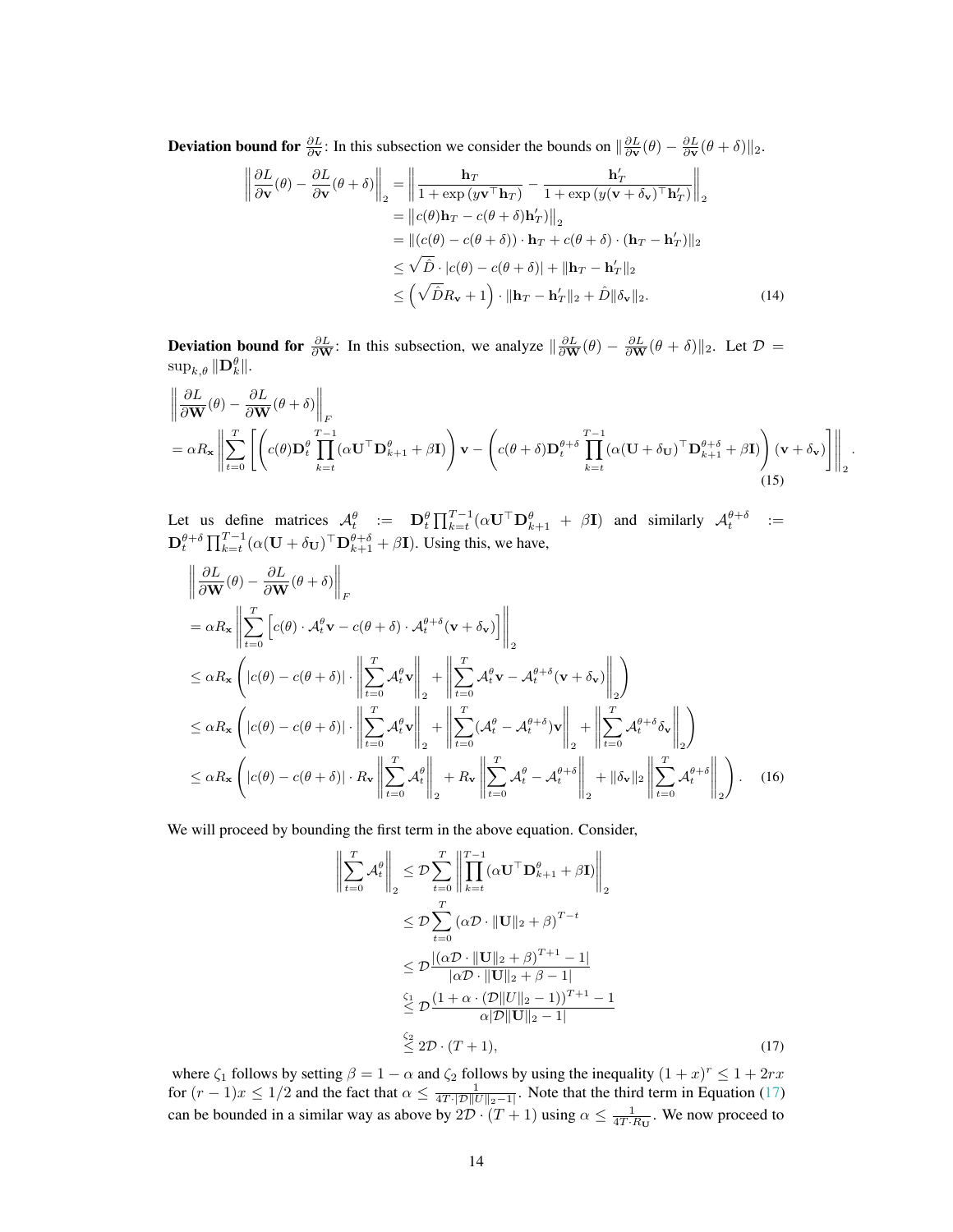bound the second term. Consider the following for any fixed value of t,

$$
\left\| \mathcal{A}_t^{\theta} - \mathcal{A}_t^{\theta+\delta} \right\|_2 = \left\| \mathbf{D}_t^{\theta} \prod_{k=t}^{T-1} (\alpha \mathbf{U}^\top \mathbf{D}_{k+1}^{\theta} + \beta \mathbf{I}) - \mathbf{D}_t^{\theta+\delta} \prod_{k=t}^{T-1} (\alpha (\mathbf{U} + \delta_{\mathbf{U}})^\top \mathbf{D}_{k+1}^{\theta+\delta} + \beta \mathbf{I}) \right\|_2
$$
  
\n
$$
\leq \left\| (\mathbf{D}_t^{\theta} - \mathbf{D}_t^{\theta+\delta}) \prod_{k=t}^{T-1} (\alpha \mathbf{U}^\top \mathbf{D}_{k+1}^{\theta} + \beta \mathbf{I}) \right\|_2 + \mathcal{D} \left\| \prod_{k=t}^{T-1} (\alpha \mathbf{U}^\top \mathbf{D}_{k+1}^{\theta} + \beta \mathbf{I}) - \prod_{k=t}^{T-1} (\alpha (\mathbf{U} + \delta_{\mathbf{U}})^\top \mathbf{D}_{k+1}^{\theta+\delta} + \beta \mathbf{I}) \right\|_2
$$
  
\n
$$
\leq \left\| \mathbf{D}_t^{\theta} - \mathbf{D}_t^{\theta+\delta} \right\|_2 \cdot \left\| \prod_{k=t}^{T-1} (\alpha \mathbf{U}^\top \mathbf{D}_{k+1}^{\theta} + \beta \mathbf{I}) \right\|_2 + \mathcal{D} \left\| \prod_{k=t}^{T-1} (\alpha \mathbf{U}^\top \mathbf{D}_{k+1}^{\theta} + \beta \mathbf{I}) - \prod_{k=t}^{T-1} (\alpha (\mathbf{U} + \delta_{\mathbf{U}})^\top \mathbf{D}_{k+1}^{\theta+\delta} + \beta \mathbf{I}) \right\|_2
$$
  
\n
$$
\leq \left\| \mathbf{D}_t^{\theta} - \mathbf{D}_t^{\theta+\delta} \right\|_2 \cdot (\alpha \| \mathbf{U} \|_2 \mathcal{D} + \beta)^{T-t} + \mathcal{D} \left\| \prod_{k=t}^{T-1} (\alpha \mathbf{U}^\top \mathbf{D}_{k+1}^{\theta} + \beta \mathbf{I}) - \prod_{k=t}^{T-1} (\alpha (\mathbf{U}
$$

Let  $\Delta_k^{\theta} := \mathbf{D}_k^{\theta} - \mathbf{D}_k^{\theta+\delta}$ . We will later show that  $\left\| \Delta_k^{\theta} \right\|_2 \leq \Delta_{\theta}$  independent of the value of k. We focus on term  $(I)$  in the expression above:

<span id="page-14-0"></span>
$$
\left\| \prod_{k=t}^{T-1} (\alpha \mathbf{U}^\top \mathbf{D}_{k+1}^\theta + \beta \mathbf{I}) - \prod_{k=t}^{T-1} (\alpha (\mathbf{U} + \delta \mathbf{U})^\top \mathbf{D}_{k+1}^{\theta + \delta} + \beta \mathbf{I}) \right\|_2
$$
\n
$$
\leq \left\| \prod_{k=t}^{T-1} (\alpha \mathbf{U}^\top \mathbf{D}_{k+1}^{\theta + \delta} + \beta \mathbf{I} + \alpha \mathbf{U}^\top \Delta_{k+1}^\theta) - \prod_{k=t}^{T-1} (\alpha \mathbf{U}^\top \mathbf{D}_{k+1}^{\theta + \delta} + \beta \mathbf{I} + \alpha \delta \mathbf{U}^\top \mathbf{D}_{k+1}^{\theta + \delta}) \right\|_2.
$$
\n(18)

Let  $\mathcal{B}_k := \alpha \mathbf{U}^\top \mathbf{D}_k^{\theta+\delta} + \beta \mathbf{I}$ ,  $\mathcal{C}_k := \alpha \mathbf{U}^\top \Delta_{k+1}^{\theta}$  and  $\mathcal{G}_k := \alpha \delta_{\mathbf{U}}^\top \mathbf{D}_{k+1}^{\theta+\delta}$ . Note that we have the following bounds on the operator norms of these matrices:

 $\|\mathcal{B}_k\|_2 \leq \alpha \mathcal{D} \cdot \|\mathbf{U}\|_2 + \beta = \mathcal{B}_{\text{max}}, \quad \|\mathcal{C}_k\|_2 \leq \alpha \Delta_\theta \cdot \|\mathbf{U}\|_2 = \mathcal{C}_{\text{max}}, \quad \|\mathcal{G}_k\| \leq \alpha \mathcal{D} \cdot \|\delta_{\mathbf{U}}\|_2 = \mathcal{G}_{\text{max}}.$ (19) By our assumptions on  $\alpha$ ,  $\mathcal{B}_k$  is invertible and  $I + \mathcal{B}_k C_k \mathcal{B}_k^{-1}$ ,  $I + \mathcal{B}_k \mathcal{G}_k \mathcal{B}_k^{-1}$  are diagonizable.

Moreover,  $||\mathcal{B}_k^{-1}|| \leq 2\alpha \mathcal{D} \cdot ||\mathbf{U}||_2 + \beta = \mathcal{B}_{\max}^{-1}$ .

Hence, we can rewrite Equation 
$$
(18)
$$
 as,

$$
\begin{split}\n\left\| \prod_{k=t}^{T-1} (\alpha \mathbf{U}^{\top} \mathbf{D}_{k+1}^{\theta} + \beta \mathbf{I}) - \prod_{k=t}^{T-1} (\alpha (\mathbf{U} + \delta_{\mathbf{U}})^{\top} \mathbf{D}_{k+1}^{\theta + \delta} + \beta \mathbf{I}) \right\|_{2} \\
&\leq \left\| \prod_{k=t}^{T-1} (\mathcal{B}_{k} + \mathcal{C}_{k}) - \prod_{k=t}^{T-1} (\mathcal{B}_{k} + \mathcal{G}_{k}) \right\| \\
&\leq 4 \|\mathcal{B}_{t}\| \cdot \left\| \prod_{k=t}^{T-1} (I + \mathcal{B}_{t}^{-1} \mathcal{C}_{k} \mathcal{B}_{t+1}) - \prod_{k=t}^{T-1} (I + \mathcal{B}_{t}^{-1} \mathcal{G}_{k} \mathcal{B}_{t+1}) \right\| \\
&\leq 4 \|\mathcal{B}_{t}\| \cdot \left( (1 + \mathcal{B}_{\max} \cdot \mathcal{C}_{\max} \cdot \mathcal{B}_{\max}^{-1})^{T-t} - 1 + (1 + \mathcal{B}_{\max} \cdot \mathcal{G}_{\max} \cdot \mathcal{B}_{\max}^{-1})^{T-t} - 1 \right),\n\end{split} \tag{20}
$$

where  $B_T := I$  and the last equation follows from the following fact:  $\|\prod_{k=1}^T (I + C_k) - I\|$  $(\max_k ||C_k|| + 1)^T - 1.$ 

Combining the above term with Equation [\(16\)](#page-13-1):

<span id="page-14-1"></span>
$$
\left\| \sum_{t=0}^{T} \mathcal{A}_{t}^{\theta} - \mathcal{A}_{t}^{\theta + \delta} \right\|_{2} \leq \sum_{t=0}^{T} \left\| \mathcal{A}_{t}^{\theta} - \mathcal{A}_{t}^{\theta + \delta} \right\|_{2}
$$
\n
$$
\leq \Delta_{\theta} \cdot \sum_{t=0}^{T} (\alpha \mathcal{D} \cdot ||\mathbf{U}||_{2} + \beta)^{T-t} + \mathcal{D} \cdot \mathcal{B}_{\max}^{-1} \cdot \mathcal{B}_{\max}
$$
\n
$$
\cdot \sum_{t=0}^{T} \left( (1 + \mathcal{B}_{\max} \cdot \mathcal{C}_{\max} \cdot \mathcal{B}_{\max}^{-1})^{T-t} - 1 + (1 + \mathcal{B}_{\max} \cdot \mathcal{G}_{\max} \cdot \mathcal{B}_{\max}^{-1})^{T-t} - 1 \right)
$$
\n
$$
\leq \Delta_{\theta} \cdot \sum_{t=0}^{T} (\alpha \mathcal{D} \cdot ||\mathbf{U}||_{2} + \beta)^{T-t} + 2\mathcal{D} \cdot (\mathcal{B}_{\max}^{-1})^{3} \cdot (\mathcal{B}_{\max})^{3} \cdot T^{2} \cdot ((\mathcal{C}_{\max})^{2} + (\mathcal{G}_{\max})^{2})
$$
\n
$$
\leq 2\Delta_{\theta} \cdot (T+1) + 2\mathcal{D} \cdot (\mathcal{B}_{\max}^{-1})^{3} \cdot (\mathcal{B}_{\max})^{3} \cdot T^{2} \cdot ((\mathcal{C}_{\max})^{2} + (\mathcal{G}_{\max})^{2}), \tag{21}
$$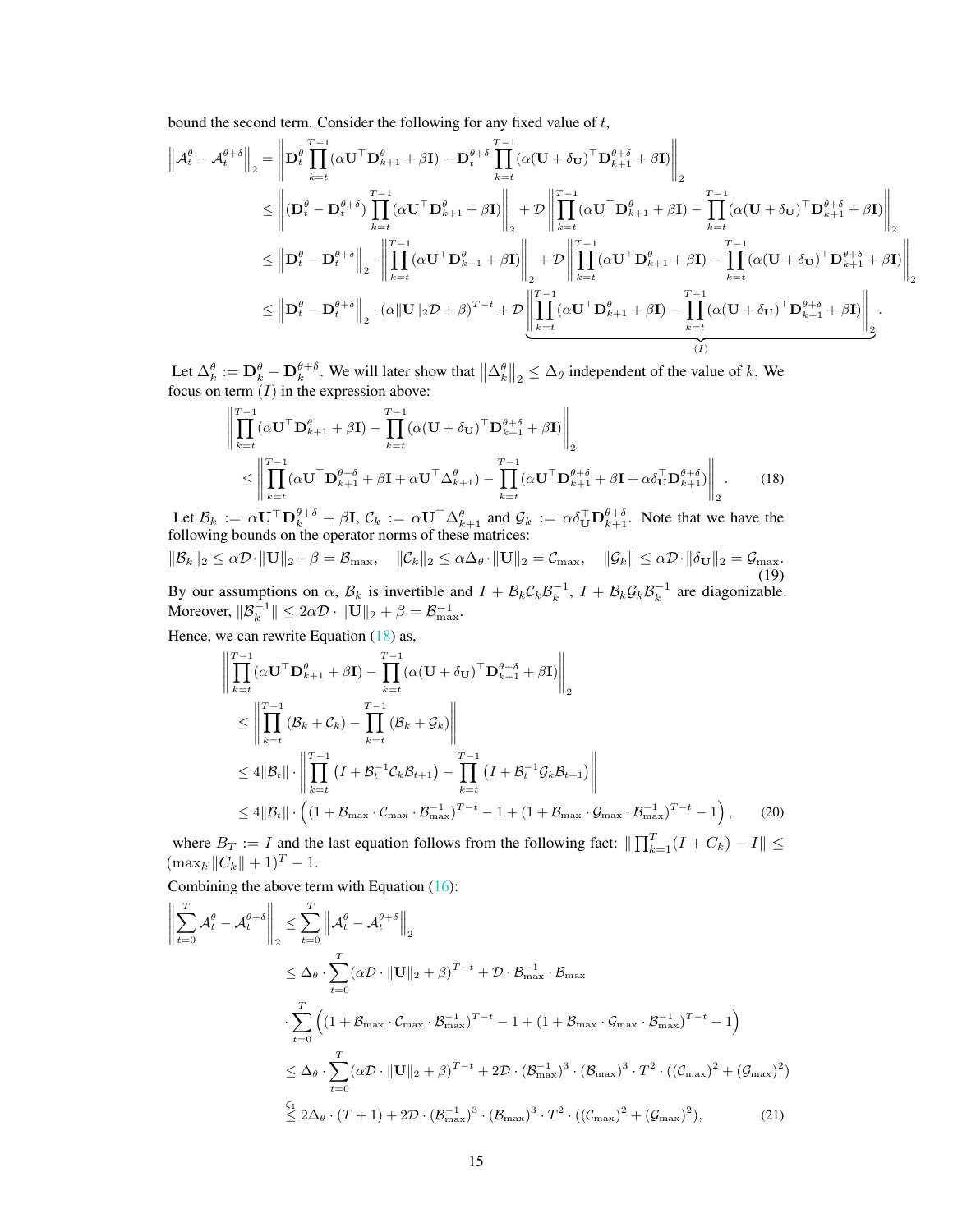where  $\zeta_1$  follows by summing the geometric series and using the fact that  $\alpha \leq \frac{1}{4T \cdot |\mathcal{D}||U||_2 - 1|}$ .

Using the definition of  $D_k^{\theta} = \text{diag}(\sigma'(\mathbf{W}\mathbf{x}_k + \mathbf{U}\mathbf{h}_{k-1}))$  from Section [3](#page-2-0) of the paper, we obtain a bound on  $\Delta_k^{\theta}$ .

$$
\left\| \mathbf{D}_{k}^{\theta} - \mathbf{D}_{k}^{\theta + \delta} \right\|_{2} \leq 2 \left( R_{\mathbf{x}} \cdot \|\delta \mathbf{w}\|_{2} + \sqrt{\hat{D}} \cdot \|\delta \mathbf{u}\|_{2} + R_{\mathbf{U}} \cdot \|\mathbf{h}_{k-1} - \mathbf{h}_{k-1}'\|_{2} \right)
$$
  

$$
\stackrel{\zeta_{1}}{\leq} 2 \left( R_{\mathbf{x}} \cdot \|\delta \mathbf{w}\|_{2} + \sqrt{\hat{D}} \cdot \|\delta \mathbf{u}\|_{2} + R_{\mathbf{U}} \cdot \frac{2\sqrt{\hat{D}} \cdot \|\delta \mathbf{u}\|_{2} + 2\|\delta \mathbf{w}\|_{2} R_{\mathbf{x}}}{\|\|U\|_{2} - 1|} \right), \tag{22}
$$

where  $\zeta_1$  follows from using the bound from Equation [\(12\)](#page-12-1). Combining bounds obtained in Equations  $(16)$ ,  $(17)$ ,  $(21)$  and  $(22)$ , we obtain that,

$$
\left\| \frac{\partial L}{\partial \mathbf{W}}(\theta) - \frac{\partial L}{\partial \mathbf{W}}(\theta + \delta) \right\|_{F} \le \mathcal{O}(\alpha T) \cdot \|\delta\|_{F}, \quad \text{for}
$$

$$
\alpha \le \min \left( \frac{1}{4T \cdot |\mathcal{D}||U||_2 - 1}, \frac{1}{4T \cdot R_{\mathbf{U}}}, \frac{1}{2T \cdot \Delta_{\theta} ||U||_2}, \frac{1}{T \cdot ||\mathbf{U}||_2 - 1} \right)
$$

where the O notation hides *polynomial* dependence of the Lipschitz smoothness constant of L on  $R_{\mathbf{W}}, R_{\mathbf{U}}, R_{\mathbf{v}}, R_{\mathbf{x}}, ||\mathbf{U}||_2, ||\mathbf{W}||_2$  and the ambient dimensions  $D, \hat{D}$ .

**Deviation bound for**  $\frac{\partial L}{\partial \mathbf{U}}$ : Following similar arguments as we did above for  $\frac{\partial L}{\partial \mathbf{W}}$ , we can derive the perturbation bound for the term  $\frac{\partial L}{\partial \mathbf{U}}$  as

<span id="page-15-0"></span>
$$
\left\| \frac{\partial L}{\partial \mathbf{U}}(\theta) - \frac{\partial L}{\partial \mathbf{U}}(\theta + \delta) \right\|_F = \mathcal{O}(\alpha T) \cdot \|\delta\|_F \tag{23}
$$

where the  $\mathcal O$  notation is the same as above.

Using our bounds in corollary 2.2 of  $[15]$ , we obtain the following convergence theorem.

**Theorem 3.1** (Convergence Bound). Let  $[(\mathbf{X}_1, y_1), \ldots, (\mathbf{X}_n, y_n)]$  be the given labeled sequential *training data. Let*  $L(\theta) = \frac{1}{n} \sum_i L(\mathbf{X}_i, y_i; \theta)$  *be the loss function with*  $\theta = (\mathbf{W}, \mathbf{U}, \mathbf{v})$  *be the parameters of FastRNN architecture* [\(2\)](#page-3-0) *with* β = 1 − α *and* α *such that*

$$
\alpha\leq\min\left(\frac{1}{4T\cdot|\mathcal{D}\|\mathbf{U}\|_2-1|},\frac{1}{4T\cdot R_{\mathbf{U}}},\frac{1}{2T\cdot\Delta_\theta\|\mathbf{U}\|_2},\frac{1}{T\cdot|\|\mathbf{U}\|_2-1|}\right),
$$

where  $\mathcal{D} = \sup_{\theta,k} \|\mathbf{D}_k^{\theta}\|_2$ . Then, randomized stochastic gradient descent [\[15\]](#page-9-12), a minor variation of *SGD, when applied to the data for a maximum of M iteration outputs a solution*  $\hat{\theta}$  *such that:* 

$$
\mathbb{E}[\|\nabla_{\theta} L(\widehat{\theta})\|_2^2\|] \leq \mathcal{B}_M := \frac{\mathcal{O}(\alpha T) L(\theta_0)}{M} + \left(\bar{D} + \frac{4R_{\mathbf{W}}R_{\mathbf{U}}R_{\mathbf{v}}}{\bar{D}}\right)\frac{\mathcal{O}(\alpha T)}{\sqrt{M}},
$$

*where*  $R_X = \max_X ||X||_F$  *for*  $X = \{U, W, v\}$ *,*  $L(\theta_0)$  *is the loss of the initial classifier, and the* step-size of the k-th SGD iteration is fixed as:  $\gamma_k = \min \left\{ \frac{1}{\mathcal{O}(\alpha T)}, \frac{\bar{D}}{T \sqrt{N}} \right\}$  $\left\{\frac{\bar{D}}{T\sqrt{M}}\right\}, k \in [M], \ \ \bar{D} \geq 0.$ 

#### A.1 Generalization Bound for FastRNN

In this subsection, we compute the Rademacher complexity of the class of real valued scalar gated recurrent neural networks such that  $||\mathbf{U}||_F \le R_{\mathbf{U}}$ ,  $||\mathbf{W}||_F \le R_{\mathbf{W}}$ . Also the input  $\mathbf{x}_t$  at time step t is assumed to be point-wise bounded  $\|\mathbf{x}_t\|_2 \leq R_\mathbf{x}$  The update equation of FastRNN is given by

$$
\mathbf{h}_t = \alpha \sigma(\mathbf{W} \mathbf{x}_t + \mathbf{U} \mathbf{h}_{t-1}) + \beta \mathbf{h}_{t-1}.
$$

For the purpose of this section, we use the shorthand  $h_t^i$  to denote the hidden vector at time t corresponding to the  $i^{th}$  data point  $\mathbf{X}^i$ . We denote the Rademacher complexity of a  $T$  layer FastRNN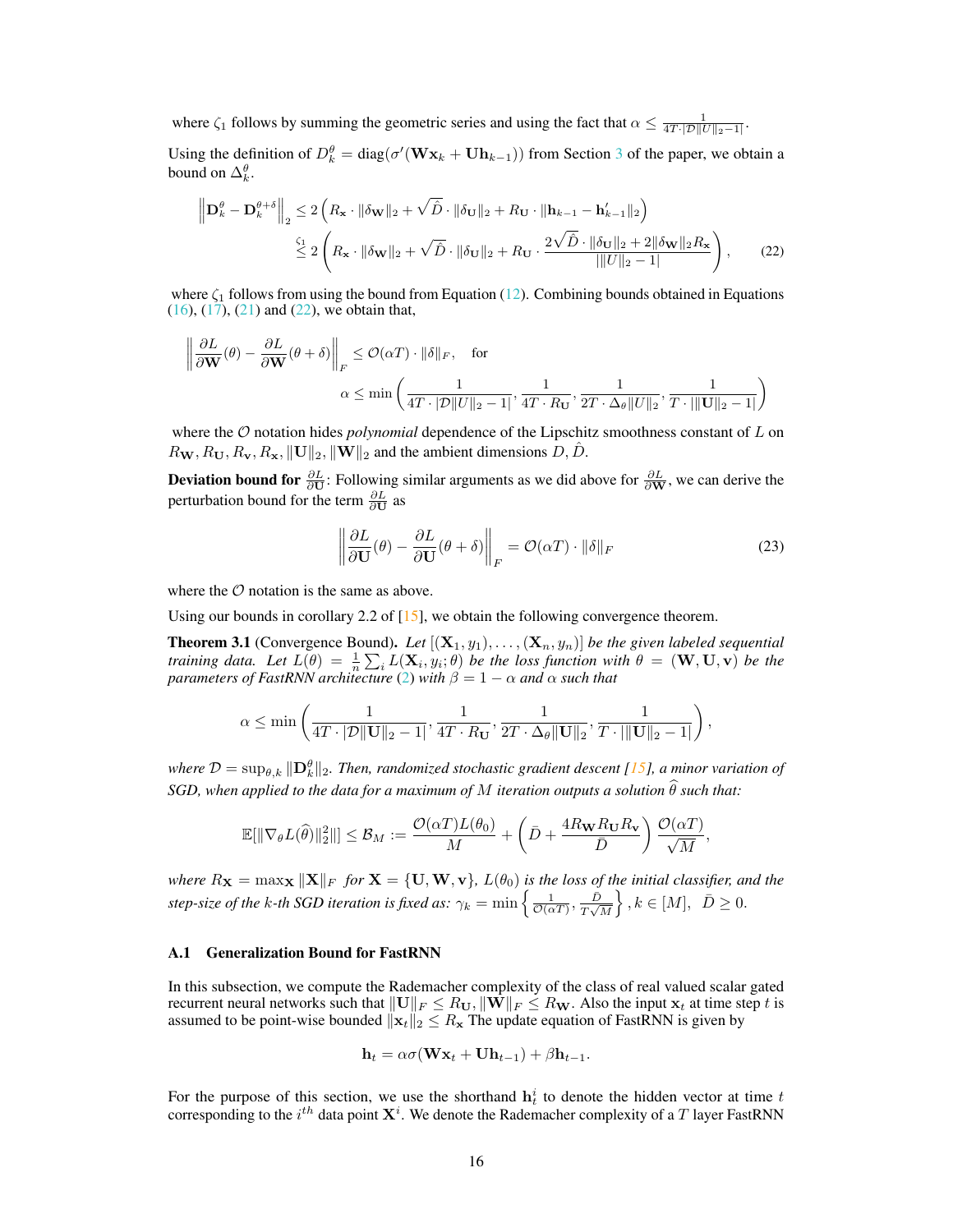by  $\mathcal{R}_n(\mathcal{F}_T)$  evaluated using *n* data points.

$$
n\mathcal{R}_n(\mathcal{F}_T) = \mathbb{E}_{\epsilon} \left[ \sup_{\mathbf{W},\mathbf{U}} \left\| \sum_{i=1}^n \epsilon_i \mathbf{h}_T^i \right\| \right]
$$
  
\n
$$
= \mathbb{E}_{\epsilon} \left[ \sup_{\mathbf{W},\mathbf{U}} \left\| \sum_{i=1}^n \epsilon_i (\alpha \sigma (\mathbf{W} \mathbf{x}_T^i + \mathbf{U} \mathbf{h}_{T-1}^i) + \beta \mathbf{h}_{T-1}^i) \right\| \right]
$$
  
\n
$$
\leq \mathbb{E}_{\epsilon} \left[ \sup_{\mathbf{W},\mathbf{U}} \beta \left\| \sum_{i=1}^n \epsilon_i \mathbf{h}_{T-1}^i \right\| \right] + \mathbb{E}_{\epsilon} \left[ \sup_{\mathbf{W},\mathbf{U}} \alpha \left\| \sum_{i=1}^n \epsilon_i (\sigma (\mathbf{W} \mathbf{x}_T^i + \mathbf{U} \mathbf{h}_{T-1}^i)) \right\| \right]
$$
  
\n
$$
\leq \beta \mathcal{R}_n(\mathcal{F}_{T-1}) + 2 \mathbb{E}_{\epsilon} \left[ \sup_{\mathbf{W},\mathbf{U}} \left\| \sum_{i=1}^n \epsilon_i (\mathbf{W} \mathbf{x}_T^i + \mathbf{U} \mathbf{h}_{T-1}^i) \right\| \right]
$$
  
\n
$$
\leq \beta \mathcal{R}_n(\mathcal{F}_{T-1}) + 2 \alpha \mathbb{E}_{\epsilon} \left[ \sup_{\mathbf{W}} \left\| \sum_{i=1}^n \epsilon_i \mathbf{W} \mathbf{x}_T^i \right\| \right] + 2 \alpha \mathbb{E}_{\epsilon} \left[ \sup_{\mathbf{W},\mathbf{U}} \left\| \sum_{i=1}^n \epsilon_i \mathbf{U} \mathbf{h}_{T-1}^i \right\| \right]
$$
  
\n
$$
\leq (\beta + 2 \alpha R_\mathbf{U}) \mathcal{R}_n(\mathcal{F}_{T-1}) + 2 \alpha R_\mathbf{W} R_\mathbf{X} \sqrt{n}
$$
  
\n
$$
\leq (\beta + 2 \alpha R_\mathbf{U})^2 \mathcal{R}_n(\mathcal{F}_{T-2}) +
$$

where  $\zeta_1, \zeta_3$  follows by triangle inequality and noting that the terms in the sum of expectation are pointwise bigger than the previous term,  $\zeta_2$  follows from the Ledoux-Talagrand contraction,  $\zeta_4$ follows using an argument similar from Lemma 1 in [\[16\]](#page-9-15) and  $\zeta_5$  holds for  $\alpha \le \frac{1}{2(2R_{\rm U}-1)T}$ .

**Theorem 3.2** (Generalization Error Bound). *[\[6\]](#page-9-13) Let*  $\mathcal{Y}, \hat{\mathcal{Y}} \subseteq [0, 1]$  *and let*  $\mathcal{F}_T$  *denote the class of FastRNN with*  $||U||_F \le R_U, ||W||_F \le R_W$ . Let the final classifier be given by  $\sigma(\mathbf{v}^\top \mathbf{h}_T)$ ,  $\|\mathbf{v}\|_2 \leq R_\mathbf{v}$  *. Let*  $L : \mathcal{Y} \times \hat{\mathcal{Y}} \to [0, B]$  *be any* 1*-Lipschitz loss function. Let* D *be any distribution on*  $\mathcal{X} \times \mathcal{Y}$  such that  $\|\mathbf{x}_{it}\|_2 \leq R_x$  a.s. Let  $0 \leq \delta \leq 1$ . For all  $\beta = 1 - \alpha$  and alpha such that,

$$
\alpha \le \min\left(\frac{1}{4T \cdot |\mathcal{D}||\mathbf{U}||_2 - 1}, \frac{1}{4T \cdot R_{\mathbf{U}}}, \frac{1}{T \cdot |||\mathbf{U}||_2 - 1|}\right).
$$

 $where D = \sup_{\theta,k} \|\mathbf{D}^{\theta}_k\|_2$ , we have that with probability at least  $1-\delta$ , all functions  $f \in \mathbf{v} \circ \mathcal{F}_T$ *satisfy,*

$$
\mathbb{E}_D[L(f(\mathbf{X}),y)] \leq \frac{1}{n} \sum_{i=1}^n L(f(\mathbf{X}_i),y_i) + C \frac{O(\alpha T)}{\sqrt{n}} + B \sqrt{\frac{\ln(\frac{1}{\delta})}{n}},
$$

*where*  $C = R_{\bf W} R_{\bf U} R_{\bf x} R_{\bf v}$  *represents the boundedness of the parameter matrices and the data.* 

The Rademacher complexity bounds for the function class  $\mathcal{F}_T$  have been instantiated from the calculations above.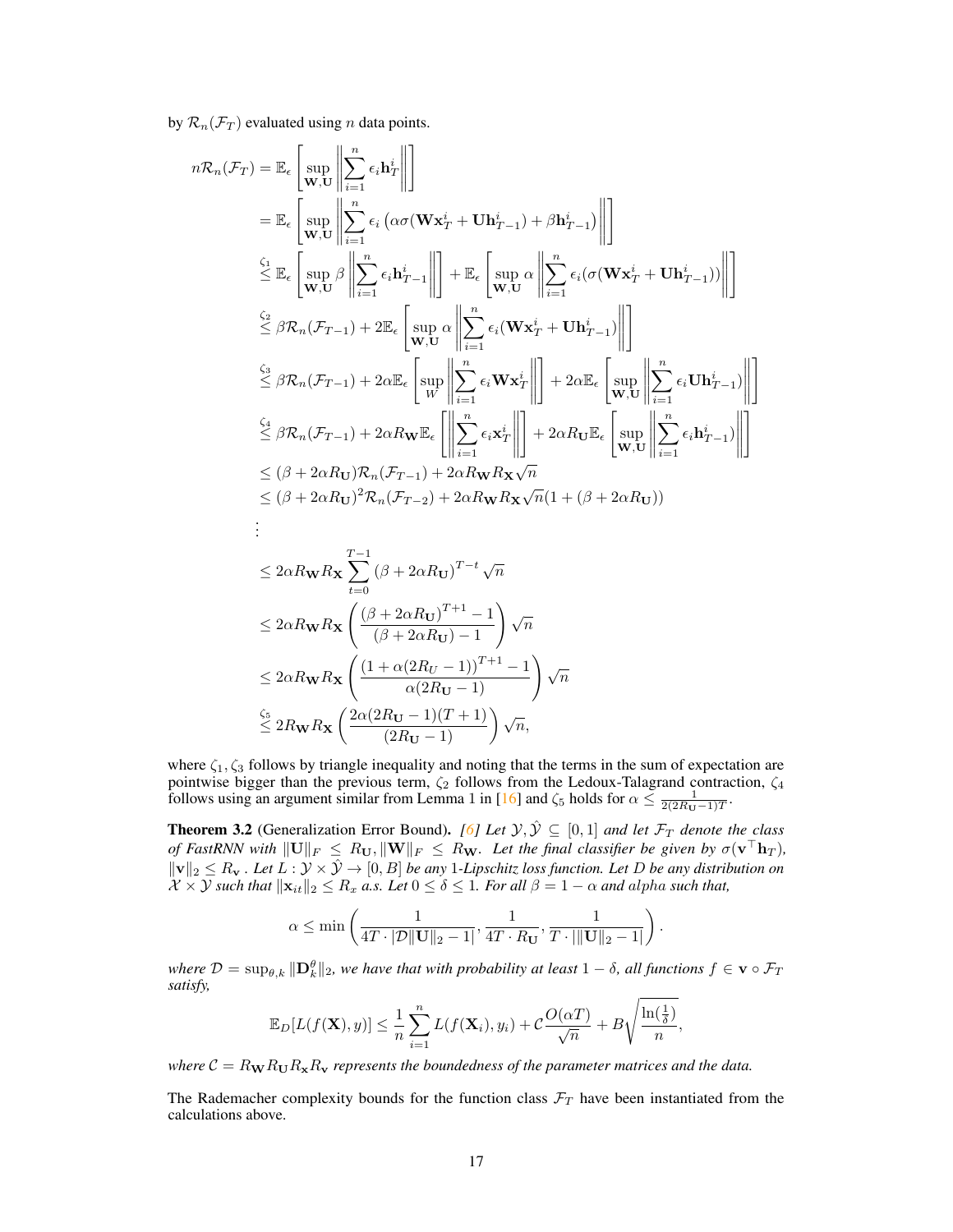# <span id="page-17-0"></span>B Dataset Information

Google-12 & Google-30: Google Speech Commands dataset contains 1 second long utterances of 30 short words (30 classes) sampled at 16KHz. Standard log Mel-filter-bank featurization with 32 filters over a window size of 25ms and stride of 10ms gave 99 timesteps of 32 filter responses for a 1-second audio clip. For the 12 class version, 10 classes used in Kaggle's Tensorflow Speech Recognition challenge<sup>[1](#page-17-1)</sup> were used and remaining two classes were noise and background sounds (taken randomly from remaining 20 short word utterances). Both the datasets were zero mean - unit variance normalized during training and prediction.

Wakeword-2: Wakeword-2 consists of 1.63 second long utterances sampled at 16KHz. This dataset was featurized in the same way as the Google Speech Commands dataset and led to 162 timesteps of 32 filter responses. The dataset was zero mean - unit variance normalized during training and prediction.

HAR-[2](#page-17-2)<sup>2</sup>: Human Activity Recognition (HAR) dataset was collected from an accelerometer and gyroscope on a Samsung Galaxy S3 smartphone. The features available on the repository were directly used for experiments. The 6 activities were merged to get the binarized version. The classes {Sitting, Laying, Walking\_Upstairs} and {Standing, Walking, Walking\_Downstairs} were merged to obtain the two classes. The dataset was zero mean - unit variance normalized during training and prediction.

 $DSA-19<sup>3</sup>$  $DSA-19<sup>3</sup>$  $DSA-19<sup>3</sup>$ : This dataset is based on Daily and Sports Activity (DSA) detection from a resourceconstrained IoT wearable device with 5 Xsens MTx sensors having accelerometers, gyroscopes and magnetometers on the torso and four limbs. The features available on the repository were used for experiments. The dataset was zero mean - unit variance normalized during training and prediction.

Yelp-5: Sentiment Classification dataset based on the text reviews<sup>[4](#page-17-4)</sup>. The data consists of 500,000 train points and 500,000 test points from the first 1 million reviews. Each review was clipped or padded to be 300 words long. The vocabulary consisted of 20000 words and 128 dimensional word embeddings were jointly trained with the network.

**Penn Treebank:** 300 length word sequences were used for word level language modeling task using Penn Treebank (PTB) corpus. The vocabulary consisted of 10,000 words and the size of trainable word embeddings was kept the same as the number of hidden units of architecture.

Pixel-MNIST-10: Pixel-by-pixel version of the standard MNIST-10 dataset <sup>[5](#page-17-5)</sup>. The dataset was zero mean - unit variance normalized during training and prediction.

AmazonCat-13K [\[34,](#page-10-18) [8\]](#page-9-16): AmazonCat-13K is an extreme multi-label classification dataset with 13,330 labels. The raw text from title and content for Amazon products was provided as an input with each product being assigned to multiple categories. The input text was clipped or padded to ensure that it was 500 words long with a vocabulary of size 267,134. The 50 dimensional trainable word embeddings were initialized with GloVe vectors trained on Wikipedia.

# Evaluation on Multilabel Dataset

The models were trained on the AmazonCat-13K dataset using Adam optimizer with a learning rate of 0.009 and batch size of 128. Binary Cross Entropy loss was used where the output of each neuron corresponds to the probability of a label being positive. 128 hidden units were chosen across architectures and were trained using PyTorch framework.

The results in Table [6](#page-18-2) show that FastGRNN-LSQ achieves classification performance similar to state-of-the-art gated architectures (GRU, LSTM) while still having 2-3x lower memory footprint. Note that the model size reported doesn't include the embeddings and the final linear classifier which are memory intensive when compared to the model itself. FastRNN, as shown in the earlier

<span id="page-17-2"></span><span id="page-17-1"></span><sup>1</sup> <https://www.kaggle.com/c/tensorflow-speech-recognition-challenge>

 $^2$ [https://archive.ics.uci.edu/ml/datasets/human+activity+recognition+using+](https://archive.ics.uci.edu/ml/datasets/human+activity+recognition+using+smartphones) [smartphones](https://archive.ics.uci.edu/ml/datasets/human+activity+recognition+using+smartphones)

<span id="page-17-3"></span> $^3$ <https://archive.ics.uci.edu/ml/datasets/Daily+and+Sports+Activities>

<span id="page-17-4"></span><sup>4</sup> <https://www.yelp.com/dataset/challenge>

<span id="page-17-5"></span><sup>5</sup> <http://yann.lecun.com/exdb/mnist/>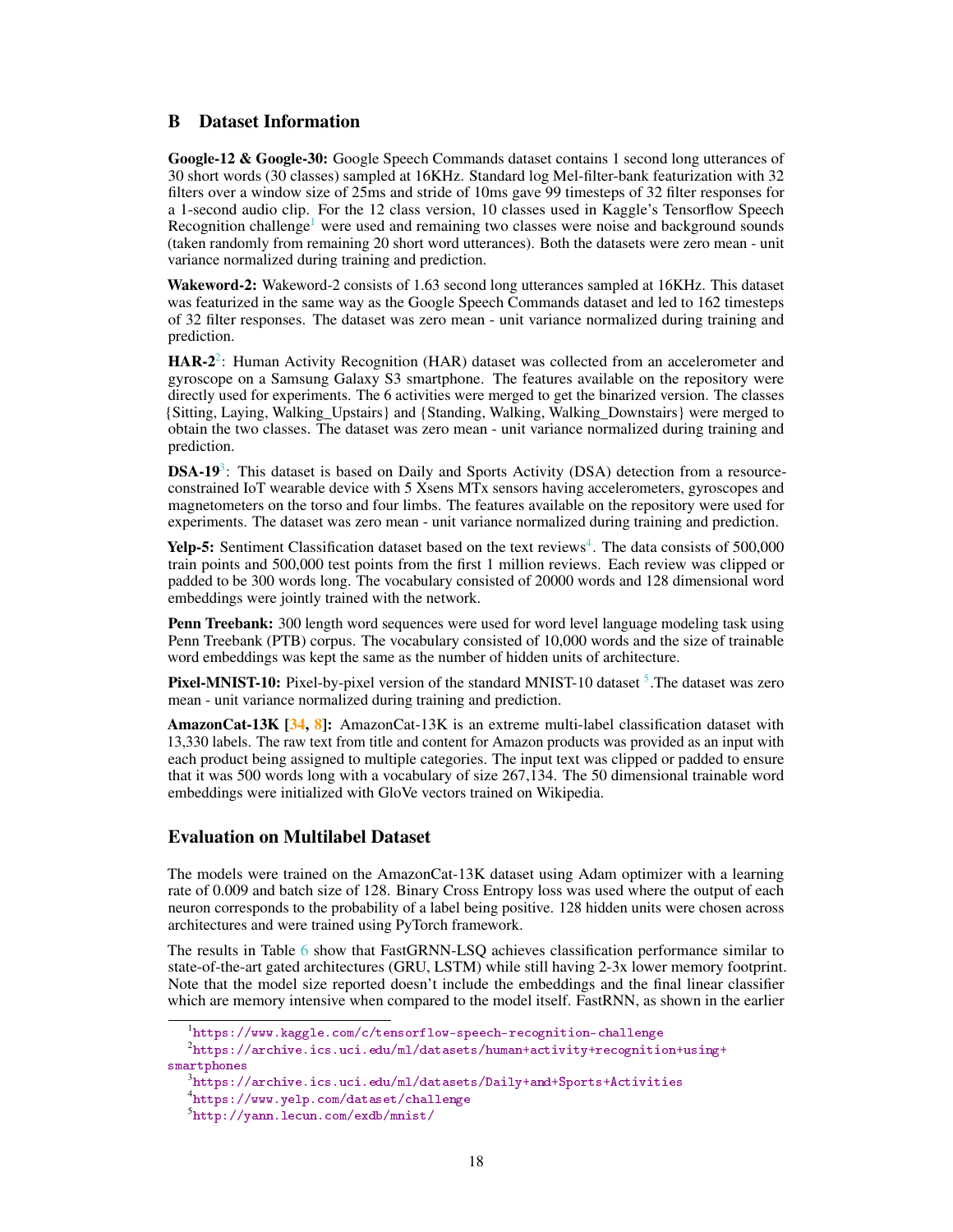<span id="page-18-2"></span>

| Table 6: Extreme Multi Label Classification |       |       |       |       |       |                         |  |  |  |
|---------------------------------------------|-------|-------|-------|-------|-------|-------------------------|--|--|--|
| AmazonCat - 13K<br>Dataset                  |       |       |       |       |       |                         |  |  |  |
|                                             | P@1   | P@2   | P@3   | P@4   | P@5   | Model Size -<br>RNN(KB) |  |  |  |
| <b>GRU</b>                                  | 92.82 | 85.18 | 77.09 | 69.42 | 61.85 | 268                     |  |  |  |
| <b>RNN</b>                                  | 40.24 | 28.13 | 22.83 | 20.29 | 18.25 | 89.5                    |  |  |  |
| FastGRNN-LSO                                | 92.66 | 84.67 | 76.19 | 66.67 | 60.63 | 90.0                    |  |  |  |
| FastRNN                                     | 91.03 | 81.75 | 72.37 | 64.13 | 56.81 | 89.5                    |  |  |  |
| <b>UGRNN</b>                                | 92.84 | 84.93 | 76.33 | 68.27 | 60.63 | 179                     |  |  |  |

experiments, stabilizes standard RNN and achieves an improvement of over 50% in classification accuracy (P@1).

# C Supplementary Experiments

<span id="page-18-0"></span>Accuracy vs Model Size: This paper evaluates the trade-off between model size (in the range 0-128Kb) and accuracy across various architectures.



Figure 3: Accuracy vs Model Size

<span id="page-18-1"></span>

Figure 4: Accuracy vs Model Size

Figures [3,](#page-18-0) [4](#page-18-1) show the plots for analyzing the model-size vs accuracy trade-off for FastGRNN, FastGRNN-LSQ along with leading unitary method SpectralRNN and the gated methods like UGRNN, GRU, and LSTM. FastGRNN is able to achieve state-of-the-art accuracies on Google-12 and Google-30 datasets at significantly lower model sizes as compared to other baseline methods.

Bias due to the initial hidden states: In order to understand the bias induced at the output by the initial hidden state  $h_0$ , we evaluated a trained FastRNN classifier on the Google-12 dataset with 3 different initializations sampled from a standard normal distribution. The resulting accuracies had a mean value of 92.08 with a standard deviation of 0.09, indicating that the initial state does not induce a bias in FastRNN prediction in the learning setting. In the non-learning setting, the initial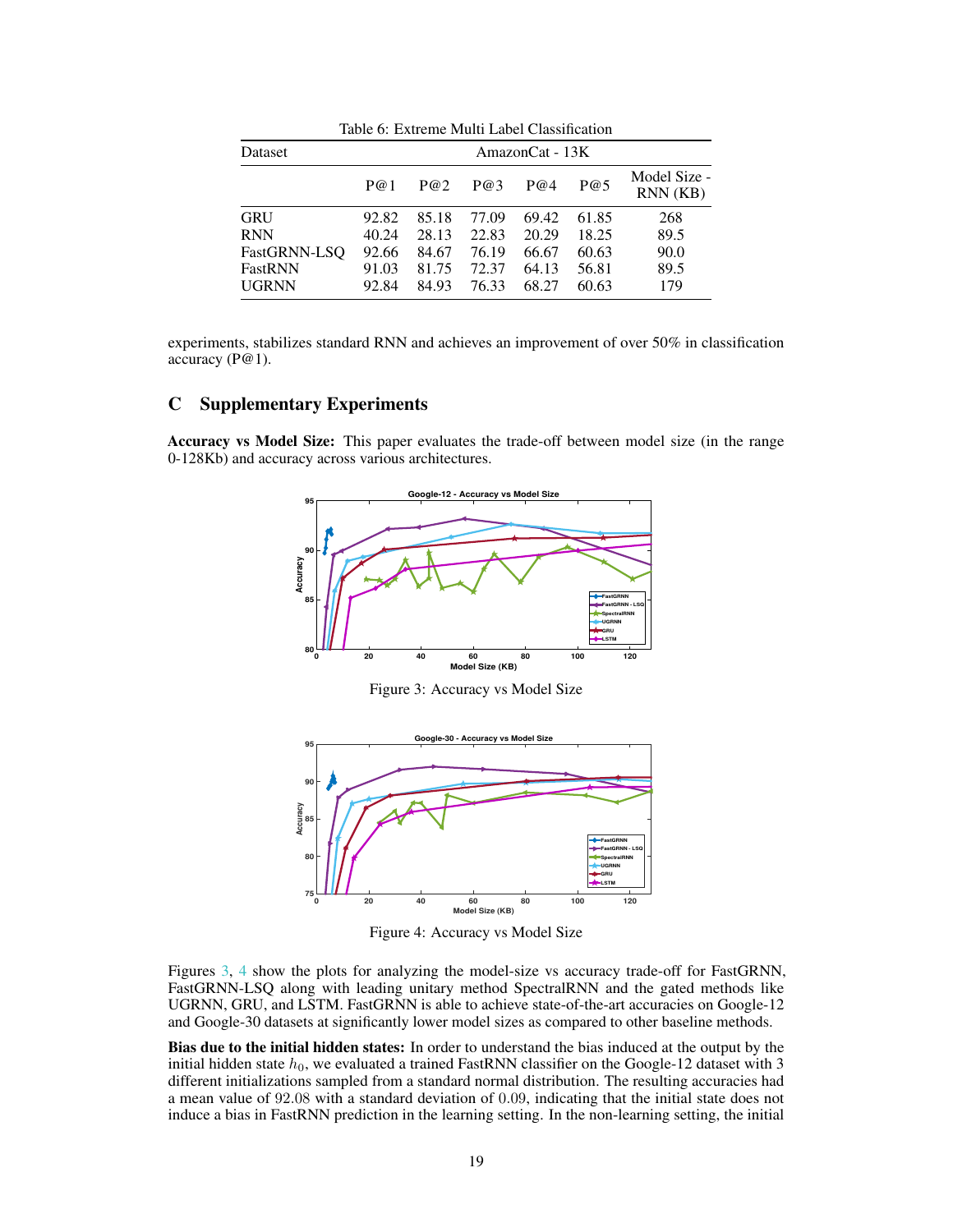<span id="page-19-1"></span>state can bias the final solution for very small values of  $\alpha$ . Indeed, setting  $\alpha = 0$  and  $\beta = 1$  will bias the final output to the initial state. However, as Figure [5i](#page-19-1)ndicates, such an effect is observed only for extremely small values of  $\alpha \in (0, 0.005)$ . In addition, there is a large enough range for  $\alpha \in (0.005, 0.08)$  where the final output of FastRNN is not biased and is easily learnt by FastRNN.



Figure 5: Accuracy vs  $\alpha$  in non-learning setting where the parameters of the classifier was learnt and evaluated for a range of fixed  $\alpha$  values (using 99 timesteps).

 $\alpha$  and  $\beta$  of FastRNN:  $\alpha$  and  $\beta$  are the trainable weights of the residual connection in FastRNN. Section [3.1.1](#page-3-1) shows that FastRNN has provably stable training for the setting of  $\alpha/\beta = O(1/T)$ . Table [7](#page-19-0) shows the learnt values of  $\alpha$  and  $\beta$  for various timesteps (T) across 3 datasets.

<span id="page-19-0"></span>Table 7: Scaling of  $\alpha$  and  $\beta$  vs Timesteps for FastRNN with tanh non-linearity: With  $\alpha$  set as a trainable parameter, it scales as  $O(1/T)$  with the number of timesteps as suggested by Theorem [3.1.](#page-4-0)

|                  | Google- $12$ |        |                  | $HAR-2$  |        | MNIST-10  |          |        |  |
|------------------|--------------|--------|------------------|----------|--------|-----------|----------|--------|--|
| <b>Timesteps</b> | $\alpha$     |        | <b>Timesteps</b> | $\alpha$ | B      | Timesteps | $\alpha$ |        |  |
| 99               | 0.0654       | 0.9531 | 128              | 0.0643   | 0.9652 | 112       | 0.0617   | 0.9447 |  |
| 33               | 0.2042       | 0.8898 | 64               | 0.1170   | 0.9505 | 56        | 0.1193   | 0.9266 |  |
| 11               | 0.5319       | 0.7885 | 32               | 0.1641   | 0.9606 | 28        | 0.2338   | 0.8746 |  |
| 9                | 0.5996       | 0.7926 | 16               | 0.2505   | 0.9718 | 14        | 0.3850   | 0.8251 |  |
| 3                | 0.6878       | 0.8246 | 8                | 0.3618   | 0.9678 |           | 0.5587   | 0.8935 |  |

# D Compression Components of FastGRNN

The Compression aspect of FastGRNN has 3 major components: 1) Low-rank parameterization (L) 2) Sparsity  $(S)$  and 3) Byte Quantization  $(Q)$ . The general trend observed across dataset is that low-rank parameterization increase classification accuracies while the sparsity and quantization help reduced the model sizes by 2x and 4x respectively across datasets.

Tables [8,](#page-20-1) [9](#page-20-1) and [10](#page-20-1) show the trend when each of the component is gradually removed from FastGRNN to get to FastGRNN-LSQ. Note that the hyperparameters have been re-tuned along with the relevant constraints to obtain each model in the table. Figure [6](#page-20-2) shows the effect of each of LSQ components for two Google datasets.

## E Hyperparameters of FastGRNN for reproducibility:

Table [11](#page-21-0) lists the hyperparameters which were used to run the experiments with a random-seed of 42 on a P40 GPU card with CUDA 9.0 and CuDNN 7.1. One can use the Piece-wise linear approximations of tanh or sigmoid if they wish to quantize the weights.

# F Timing Experiments on more IoT boards

Table [12](#page-21-1) summarizes the timing results on the Raspberry Pi which has a more powerful processor as compared with Arduino Due. Note that the Raspberry Pi has special instructions for floating point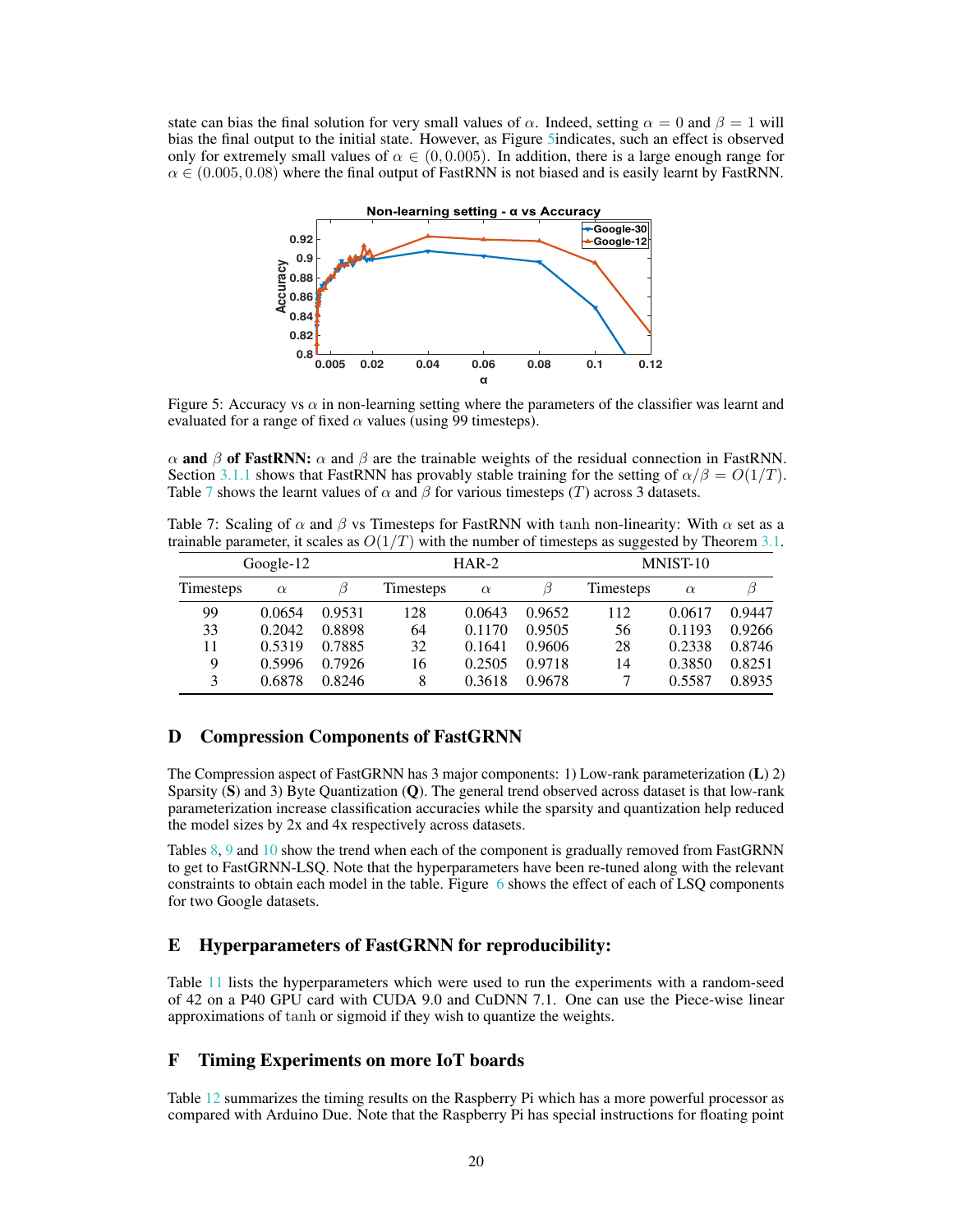<span id="page-20-1"></span>

|                |                 |                    |                 | Table 8: Components of Compression                |                    |                    |                    |                    |  |
|----------------|-----------------|--------------------|-----------------|---------------------------------------------------|--------------------|--------------------|--------------------|--------------------|--|
| Dataset        |                 | <b>FastGRNN</b>    |                 | FastGRNN-O                                        |                    | FastGRNN-SO        |                    | FastGRNN-LSO       |  |
|                | Accuracy<br>(%) | Model<br>Size (KB) | Accuracy<br>(%) | Model<br>Size (KB)                                | Accuracy<br>$(\%)$ | Model<br>Size (KB) | Accuracy<br>$(\%)$ | Model<br>Size (KB) |  |
| Google-12      | 92.10           | 5.50               | 92.60           | 22                                                | 93.76              | 41                 | 93.18              | 57                 |  |
| Google-30      | 90.78           | 6.25               | 91.18           | 25                                                | 91.99              | 38                 | 92.03              | 45                 |  |
| $HAR-2$        | 95.59           | 3.00               | 96.37           | 17                                                | 96.81              | 28                 | 95.38              | 29                 |  |
| $DSA-19$       | 83.73           | 3.25               | 83.93           | 13                                                | 85.67              | 22                 | 85.00              | 208                |  |
| Yelp-5         | 59.43           | 8.00               | 59.61           | 30                                                | 60.52              | 130                | 59.51              | 130                |  |
| Pixel-MNIST-10 | 98.20           | 6.00               | 98.58           | 25                                                | 98.72              | 37                 | 98.72              | 71                 |  |
|                |                 |                    |                 | Table 9: Components of Compression for Wakeword-2 |                    |                    |                    |                    |  |
| Dataset        |                 | FastGRNN           |                 | FastGRNN-Q                                        |                    | FastGRNN-SQ        |                    | FastGRNN-LSQ       |  |
|                | F1              | Model              | F1              | Model                                             | F1                 | Model              | F1                 | Model              |  |
|                | Score           | Size (KB)          | Score           | Size (KB)                                         | Score              | Size (KB)          | Score              | Size (KB)          |  |
| Wakeword-2     | 97.83           |                    | 98.07           | 4                                                 | 98.27              | 8                  | 98.19              | 8                  |  |
|                |                 |                    |                 | Table 10: Components of Compression for PTB       |                    |                    |                    |                    |  |
| Dataset        | FastGRNN        |                    |                 | FastGRNN-O                                        |                    | FastGRNN-SO        |                    | FastGRNN-LSO       |  |
|                | Test            | Model              | Test            | Model                                             | Test               | Model              | Test               | Model              |  |

Perplexity Size (KB) Perplexity Size (KB) Perplexity Size (KB) Perplexity Size (KB) PTB-10000 116.11 38.5 115.71 154 115.23 384 115.92 513 **95 Google-12 - Effect of Compression 93 Google-30 - Effect of Compression**

<span id="page-20-2"></span>

Figure 6: Figures (a) and (b) show the effect of LSQ components over the model size range of 0-64KB.

arithmetic and hence quantization doesn't provide any benefit with respect to compute in this case, apart from bringing down the model size considerably.

# <span id="page-20-0"></span>G Vectorized FastRNN

As a natural extension of FastRNN, this paper also benchmarked FastRNN-vector wherein the scalar α in FastRNN was extended to a vector and β was substituted with  $\zeta(1-\alpha) + \nu$  with  $\zeta$  and  $\nu$  are trainable scalars in  $[0, 1]$ . Tables [13,](#page-21-2) [14](#page-21-2) and [15](#page-21-2) summarize the results for FastRNN-vector and a direct comparison shows that the gating enable FastGRNN is more accurate than FastRNN-vector. FastRNN-vector used tanh as the non-linearity in most cases except for a few (indicated by  $^+$ ) where ReLU gave slightly better results.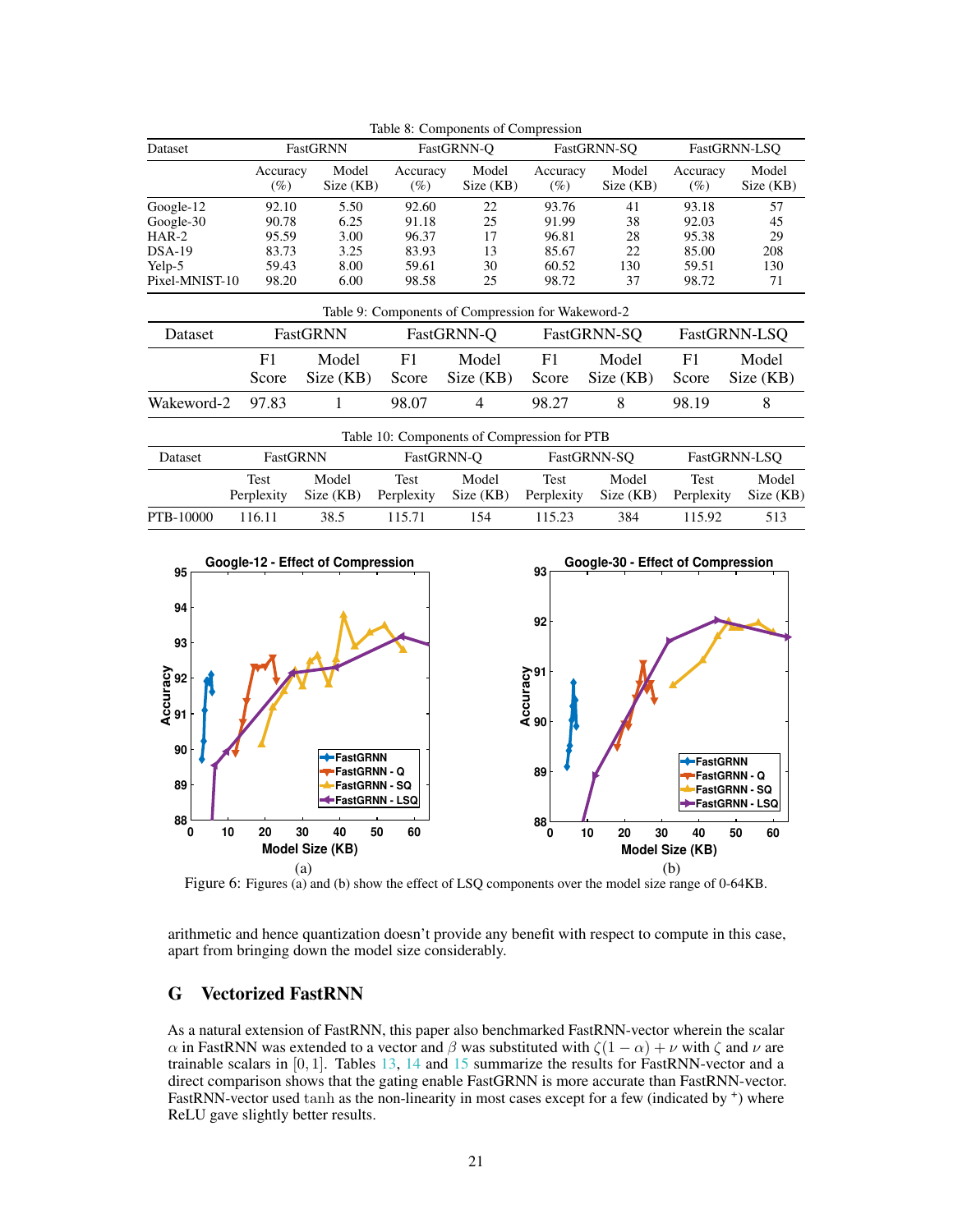<span id="page-21-0"></span>

| Dataset        | Hidden<br>Units | $r_w$ | $r_u$ | $s_w$ | $s_u$ | Nonlinearity | Optimizer |
|----------------|-----------------|-------|-------|-------|-------|--------------|-----------|
| Google-12      | 100             | 16    | 25    | 0.30  | 0.30  | sigmoid      | Momentum  |
| Google-30      | 100             | 16    | 35    | 0.20  | 0.20  | tanh         | Momentum  |
| Wakeword-2     | 32              | 10    | 15    | 0.20  | 0.30  | tanh         | Momentum  |
| Yelp-5         | 128             | 16    | 32    | 0.30  | 0.30  | sigmoid      | Adam      |
| $HAR-2$        | 80              | 5     | 40    | 0.20  | 0.30  | tanh         | Momentum  |
| $DSA-19$       | 64              | 16    | 20    | 0.15  | 0.05  | sigmoid      | Adam      |
| Pixel-MNIST-10 | 128             |       | 30    | 1.00  | 0.30  | sigmoid      | Adam      |
| PTB-10000      | 256             | 64    | 64    | 0.30  | 0.30  | sigmoid      | Adam      |
|                |                 |       |       |       |       |              |           |

Table 11: Hyperparameters for reproducibility - FastGRNN-Q

Table 12: Prediction Time on Raspberry Pi 3 (ms)

<span id="page-21-1"></span>

| Method       |       |       | Google-12 HAR-2 Wakeword-2 |
|--------------|-------|-------|----------------------------|
| FastGRNN     | 7.7   | 1.8   | 2.5                        |
| <b>RNN</b>   | 15.7  | 2.9   | 3.6                        |
| <b>UGRNN</b> | 29.7  | 5.6   | 9.5                        |
| SpectralRNN  | 123.2 | 391.0 | 17.2.                      |

<span id="page-21-2"></span>

|                          | Table 13: FastRNN Vector - 1      |                    |                    |                |                    |                                             |                   |                   |                     |  |
|--------------------------|-----------------------------------|--------------------|--------------------|----------------|--------------------|---------------------------------------------|-------------------|-------------------|---------------------|--|
| Dataset                  | Accuracy<br>$(\%)$                | Model<br>Size (KB) | Train<br>Time (hr) | Dataset        |                    | Table 14: FastRNN Vector - 2<br>F1<br>Score | Model<br>Size(KB) |                   | Train<br>Time (hr)  |  |
| Google-12<br>Google-30   | 92.98 <sup>+</sup><br>$91.68^{+}$ | 57<br>64           | 0.71<br>1.63       |                | Wakeword-2         | 97.82                                       | 8                 |                   | 0.86                |  |
| $HAR-2$<br>$DSA-19$      | $95.24+$<br>83.24                 | 19<br>322          | 0.06<br>0.04       |                |                    | Table 15: FastRNN Vector - 3                |                   |                   |                     |  |
| Yelp-5<br>Pixel-MNIST-10 | 57.19<br>97.27                    | 130<br>44          | 3.73<br>13.75      | Dataset        | Test<br>Perplexity | Train<br>Perplexity                         |                   | Model<br>Size(KB) | Train<br>Time (min) |  |
|                          |                                   |                    |                    | <b>PTB-300</b> | 126.84             | 98.29                                       |                   | 513               | 11.7                |  |

## H Effects of Regularization for Language Modeling Tasks

This section studies the effect of various regularizations for Language Modeling tasks with the PTB dataset. [\[36\]](#page-10-17) achieved state-of-the-art performance on the PTB dataset using a variety of different regularizations and this sections combines those techniqeus with FastGRNN and FastGRNN-LSQ. Table [16](#page-22-0) summarizes the train and test perplexity of FastGRNN. The addition of an extra layer leads to a reduction of 10 points on the test perplexity score as compared to a single layer architecture of FastGRNN. Other regularizations like weight decay and weight dropping also lead to gains of upto 8 points in test perplexity as compared to the baseline FastGRNN architecture, exhibiting that such regularization techniques can be combined with the proposed architectures to obtain better dataset specific performance, especially on the language modelling tasks of the PTB dataset.

The experiments carried out in this paper on the PTB dataset use a sequence length of 300 as compared to those used in  $\left[38, 53, 21, 35, 36\right]$  $\left[38, 53, 21, 35, 36\right]$  $\left[38, 53, 21, 35, 36\right]$  $\left[38, 53, 21, 35, 36\right]$  $\left[38, 53, 21, 35, 36\right]$  $\left[38, 53, 21, 35, 36\right]$  $\left[38, 53, 21, 35, 36\right]$  $\left[38, 53, 21, 35, 36\right]$  $\left[38, 53, 21, 35, 36\right]$  which are generally in the range of 35-70. While standard recurrent architectures are known to work with such short sequence lengths, they typically exhibit unstable behavior in the regime where the sequence lengths are longer. These experiments exhibit the stability properties of FastGRNN (with 256 hidden units) in this regime of long sequence lengths with limited compute and memory resources.